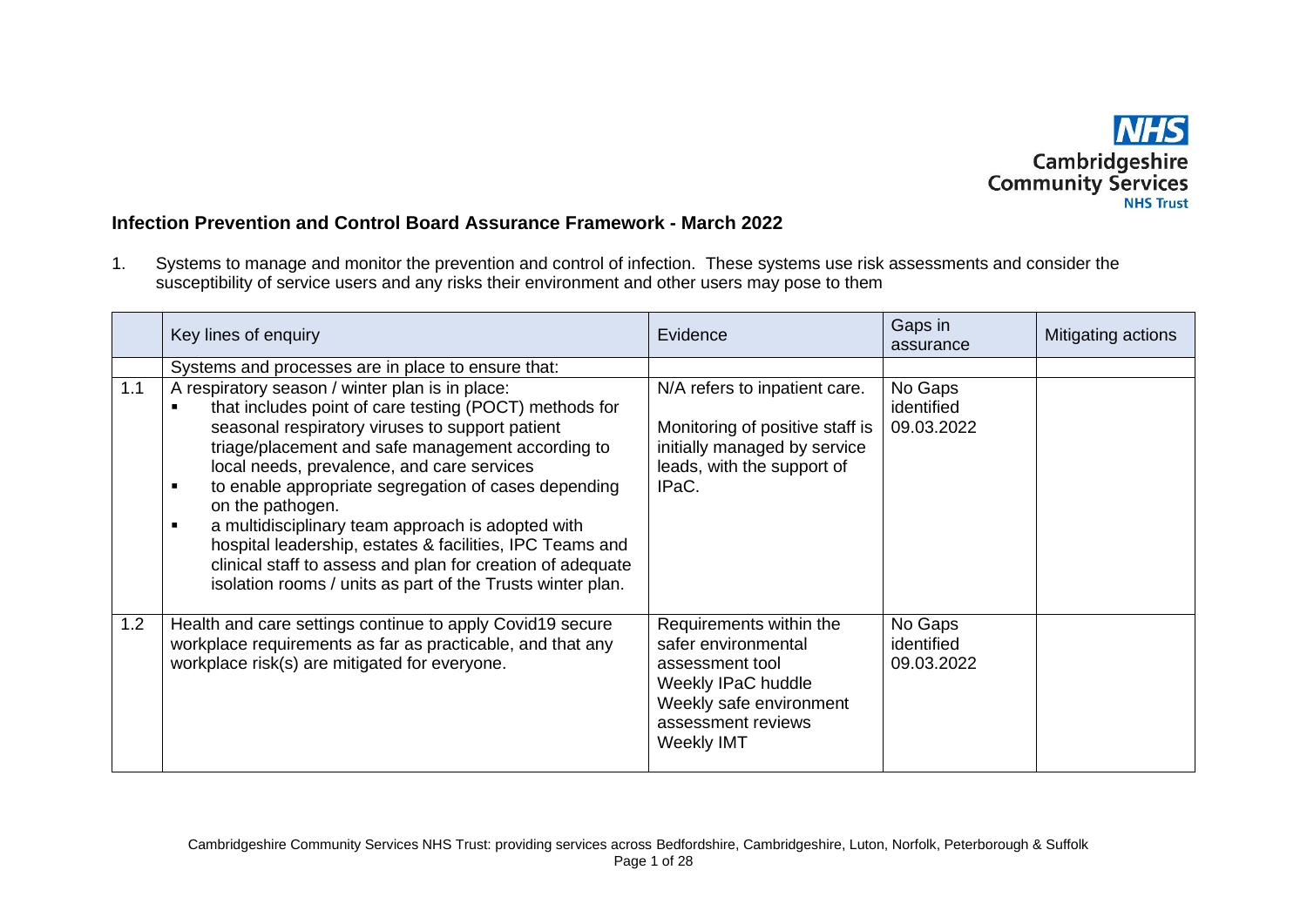| 1.3 | Organisational / employers risk assessments in the context of<br>managing seasonal respiratory infectious agents are:<br>based on the measures as prioritised in the hierarchy of<br>controls. including evaluation of the ventilation in the<br>area, operational capacity, and prevalence of<br>infection/new variants of concern in the local area.<br>applied in order and include elimination; substitution,<br>$\blacksquare$<br>engineering, administration and PPE / RPE.<br>communicated to staff. | PPE assessments in place.<br>National push stock<br>received and distributed to<br>services where stock levels<br>are low.<br>Air Quality assess through<br><b>Trust's Air Quality Lead</b> | No Gaps<br>identified<br>09.03.2022 |  |
|-----|-------------------------------------------------------------------------------------------------------------------------------------------------------------------------------------------------------------------------------------------------------------------------------------------------------------------------------------------------------------------------------------------------------------------------------------------------------------------------------------------------------------|---------------------------------------------------------------------------------------------------------------------------------------------------------------------------------------------|-------------------------------------|--|
| 1.4 | Safe systems of working; including managing the risk<br>associated with infectious agents through the completion of<br>risk assessments have been approved through local<br>governance procedures, for example Integrated Care<br>Systems.                                                                                                                                                                                                                                                                  | Remote working policy<br>Local risk assessments re<br>care homes                                                                                                                            | No Gaps<br>identified<br>09.03.2022 |  |
| 1.5 | If the organisation has adopted practices that differ from those<br>recommended/stated in the national guidance a risk<br>assessment has been completed and it has been approved<br>through local governance procedures, for example Integrated<br>Care Systems.                                                                                                                                                                                                                                            | (Predominately LSV)<br>cleaning of chairs (As<br>agreed with NHSI/E),<br>needlesticks and ventilation<br>entrance and exits to<br>departments (building Risk<br>assessments.                | No Gaps<br>identified<br>09.03.2022 |  |
| 1.6 | Risk assessments are carried out in all areas by a competent<br>person with the skills, knowledge, and experience to be able<br>to recognise the hazards associated with respiratory<br>infectious agents.                                                                                                                                                                                                                                                                                                  | Compliant - assessments<br>are completed by the<br>relevant expert.                                                                                                                         | No Gaps<br>identified<br>09.03.2022 |  |
| 1.7 | If an unacceptable risk of transmission remains following the<br>risk assessment, the extended use of Respiratory Protective<br>Equipment (RPE) for patient care in specific situations should<br>be considered.                                                                                                                                                                                                                                                                                            | Compliant                                                                                                                                                                                   | No Gaps<br>identified<br>09.03.2022 |  |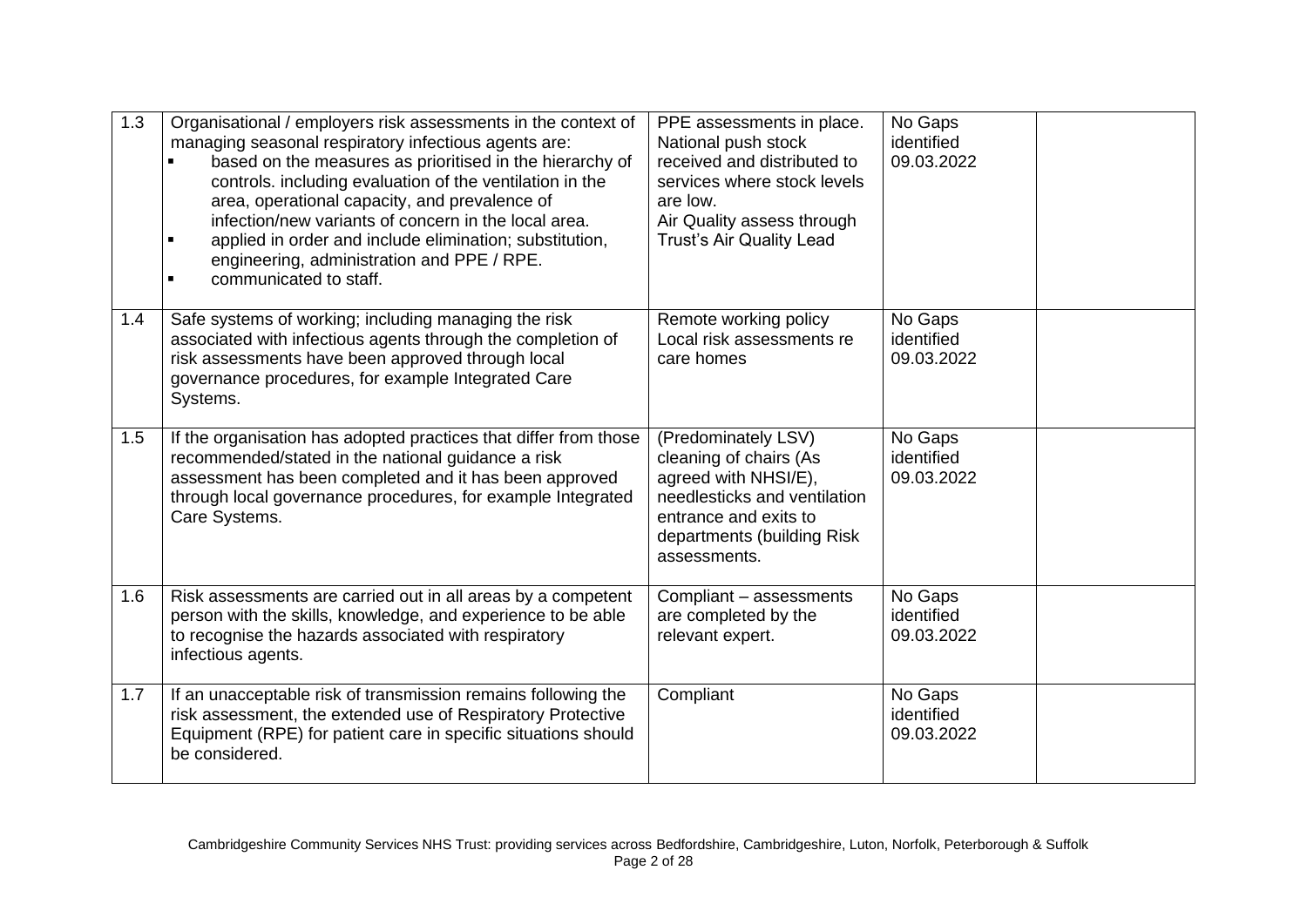| 1.8  | Ensure that patients are not transferred unnecessarily<br>between care areas unless, there is a change in their<br>infectious status, clinical need, or availability of services.                 | Patients only transferred on<br>for clinical reasons.                            | No Gaps<br>identified<br>09.03.2022 |  |
|------|---------------------------------------------------------------------------------------------------------------------------------------------------------------------------------------------------|----------------------------------------------------------------------------------|-------------------------------------|--|
| 1.9  | The Trust Chief Executive, the Medical Director or the Chief<br>Nurse has oversight of daily sitrep.in relation to Covid19,<br>other seasonal respiratory infections, and hospital onset<br>cases | Compliant - where<br>appropriate this is<br>undertaken.                          | No Gaps<br>identified<br>09.03.2022 |  |
| 1.10 | There are check and challenge opportunities by the executive<br>/ senior leadership teams of IPC practice in both clinical and<br>non-clinical areas.                                             | Compliance reported when<br>undertaking external visits.                         | No Gaps<br>identified<br>09.03.2022 |  |
| 1.11 | Resources are in place to implement and measure adherence<br>to good IPC practice. This must include all care areas and all<br>staff (permanent, agency and external contractors).                | Monthly CIA, environmental<br>audits (monthly LSV and<br>annual IPaC)            | No Gaps<br>identified<br>09.03.2022 |  |
| 1.12 | The application of IPC practices within this guidance is<br>monitored, e.g.:<br>hand hygiene.<br>PPE donning and doffing training.<br>cleaning and decontamination.                               | Monthly CIA, annual UV<br>audit, team meeting<br>updates, IPaC link<br>champions | No Gaps<br>identified<br>09.03.2022 |  |
| 1.13 | The IPC Board Assurance Framework is reviewed, and<br>evidence of assessments are made available and discussed<br>at Trust board.                                                                 | Compliant - Board is<br>sighted on the document<br>and any gaps.                 | No Gaps<br>identified<br>09.03.2022 |  |
| 1.14 | The Trust Board has oversight of ongoing outbreaks and<br>action plans.                                                                                                                           | Compliant - this is included<br>in the Board Report.                             | No Gaps<br>identified<br>09.03.2022 |  |
| 1.15 | The Trust is not reliant on a particular mask type and ensure<br>that a range of predominantly UK Make FFP3 masks are<br>available to users as required.                                          | Compliant - a number of<br>masks are available.                                  | No Gaps<br>identified<br>09.03.2022 |  |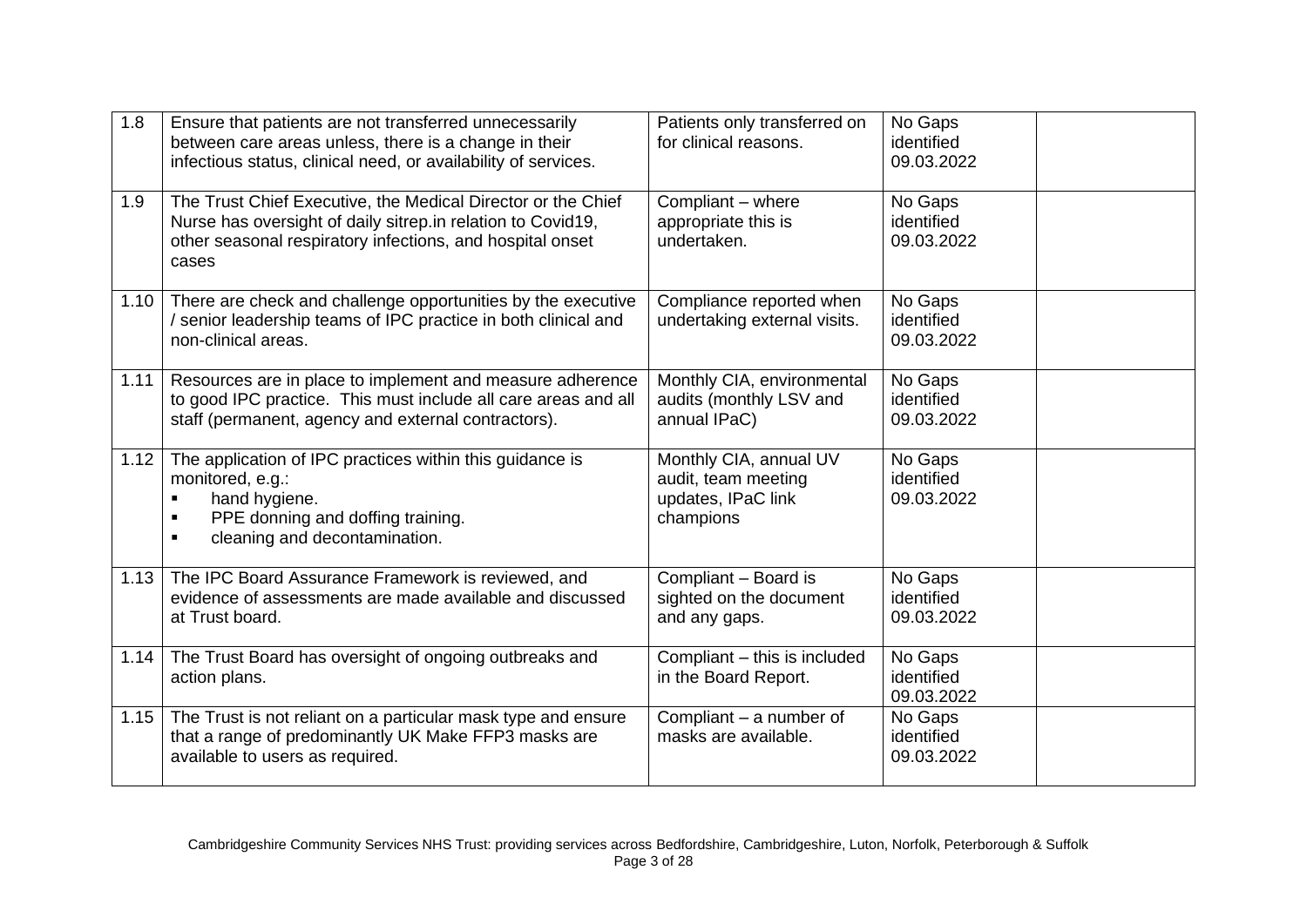2. Provide and maintain a clean and appropriate environment in managed premises that facilitates the prevention and control of infections

|     | Key lines of enquiry                                                                                                                                                                                                                                                                                                 | Evidence                                                                                 | Gaps in<br>assurance                | Mitigating actions |
|-----|----------------------------------------------------------------------------------------------------------------------------------------------------------------------------------------------------------------------------------------------------------------------------------------------------------------------|------------------------------------------------------------------------------------------|-------------------------------------|--------------------|
|     | Systems and processes are in place to ensure that:                                                                                                                                                                                                                                                                   |                                                                                          |                                     |                    |
| 2.1 | The Trust has a plan in place for the implementation of the<br>National Standards of Healthcare Cleanliness and this plan is<br>monitored at board level.                                                                                                                                                            | Compliant.<br>Roll out of new Standards<br>starts April 2022.                            | No Gaps<br>identified<br>09.03.2022 |                    |
| 2.2 | The organisation has systems and processes in place to<br>identify and communicate changes in the functionality of<br>areas / rooms                                                                                                                                                                                  | Compliant – process in<br>place.                                                         | No Gaps<br>identified<br>09.03.2022 |                    |
| 2.3 | Cleaning standards and frequencies are monitored in clinical<br>and non-clinical areas with actions in place to resolve issues<br>in maintaining a clean environment.                                                                                                                                                | Compliant – cleaning is<br>monitored as per<br>contractual<br>arrangements.              | No Gaps<br>identified<br>09.03.2022 |                    |
| 2.4 | Increased frequency of cleaning should be incorporated into<br>the environmental decontamination schedules for patient<br>isolation rooms and cohort areas.                                                                                                                                                          | Compliant. Increased<br>frequency requested<br>where appropriate as<br>agreed with IPaC. | No Gaps<br>identified<br>09.03.2022 |                    |
| 2.5 | Where patients with respiratory infections are cared for:<br>cleaning and decontamination are carried out with neutral<br>detergent or a combined solution followed by a chlorine-based<br>disinfectant, in the form of a solution at a minimum strength of<br>1,000ppm available chlorine as per national guidance. | Not applicable (inpatient)                                                               |                                     |                    |
| 2.6 | If an alternative disinfectant is used, the local infection<br>prevention and control team (IPCT) are consulted on this to<br>ensure that this is effective against enveloped viruses.                                                                                                                               | Compliance<br>Disinfectants received as<br>part of the national<br>delivery system.      | No Gaps<br>identified<br>09.03.2022 |                    |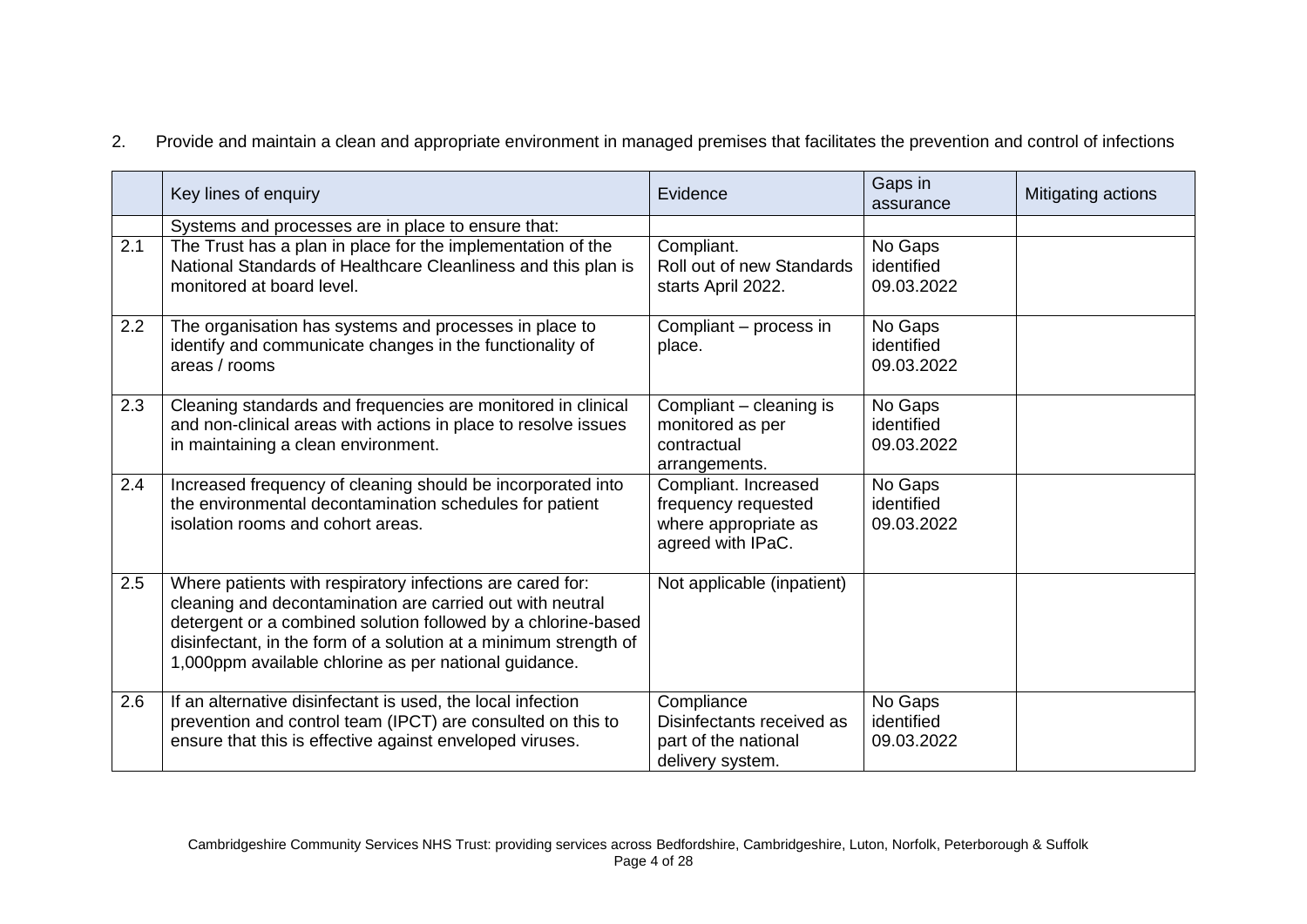| 2.7  | Manufacturers' guidance and recommended product 'contact<br>time' is followed for all cleaning / disinfectant solutions /<br>products.                                                                                                                                                                                                                                                                                                              |                                                                                                                              | No Gaps<br>identified<br>09.03.2022 |  |
|------|-----------------------------------------------------------------------------------------------------------------------------------------------------------------------------------------------------------------------------------------------------------------------------------------------------------------------------------------------------------------------------------------------------------------------------------------------------|------------------------------------------------------------------------------------------------------------------------------|-------------------------------------|--|
| 2.8  | A minimum of twice daily cleaning of:<br>patient isolation rooms<br>٠<br>cohort areas<br>$\blacksquare$<br>Donning & doffing areas<br>'Frequently touched' surfaces e.g., door / toilet handles,<br>$\blacksquare$<br>patient call bells, over bed tables and bed rails<br>where there may be higher environmental contamination<br>п<br>rates, including:<br>toilets / commodes particularly if patients have<br>diarrhoea.                        | Donning and Doffing,<br>frequently touched areas<br>applicable                                                               | No Gaps<br>identified<br>09.03.2022 |  |
| 2.9  | A terminal / deep clean of inpatient rooms is carried out:<br>following resolutions of symptoms and removal of<br>precautions<br>when vacated following discharge or transfer (this<br>includes removal and disposal/or laundering of all<br>curtains and bed screens);<br>following an AGP if room vacated (clearance of<br>infectious particles after an AGP is dependent on the<br>ventilation and air change within the room)                   | Toilets and high touch<br>areas cleaned twice a<br>day.<br>No inpatients service<br>Deep cleans undertaken<br>for outbreaks. | No Gaps<br>identified<br>09.03.2022 |  |
| 2.10 | A terminal / deep clean of inpatient rooms is carried out:<br>following resolutions of symptoms and removal of<br>precautions<br>when vacated following discharge or transfer (this<br>includes removal and disposal/or laundering of all<br>curtains and bed screens);<br>following an AGP if room vacated (clearance of<br>$\blacksquare$<br>infectious particles after an AGP is dependent on the<br>ventilation and air change within the room) | No inpatient areas.<br>Compliant with AGP i.e.<br>dental.                                                                    | No Gaps<br>identified<br>09.03.2022 |  |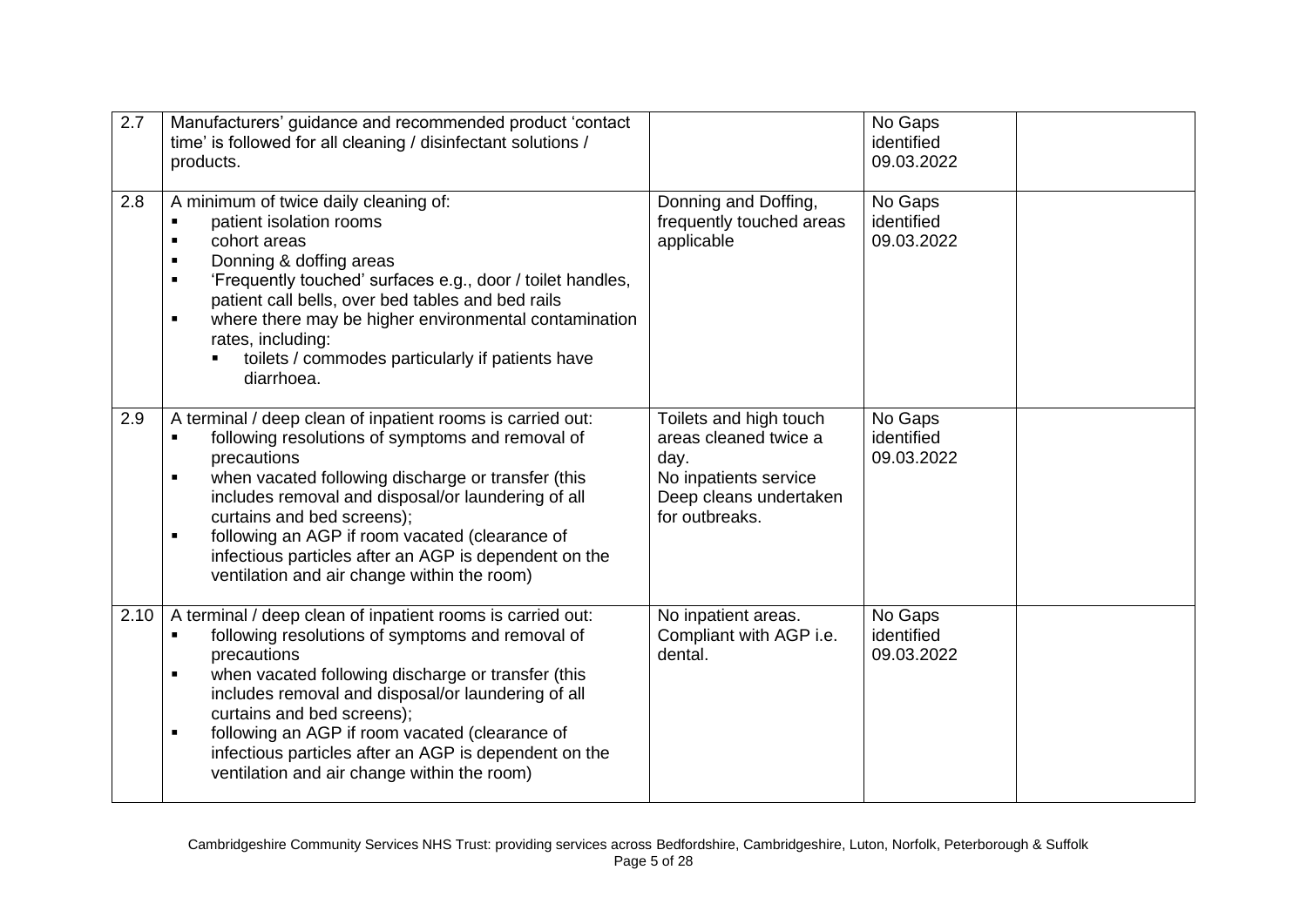| 2.11 | Reusable non-invasive care equipment is decontaminated:<br>between each use.<br>after blood and / or body fluid contamination<br>$\blacksquare$<br>at regular predefined intervals as part of an equipment<br>cleaning protocol<br>before inspection, servicing, or repair equipment.                               | Audit reports received<br>and compliance<br>monitored and presented<br>at IPaC Committee.                             | No Gaps<br>identified<br>09.03.2022 |  |
|------|---------------------------------------------------------------------------------------------------------------------------------------------------------------------------------------------------------------------------------------------------------------------------------------------------------------------|-----------------------------------------------------------------------------------------------------------------------|-------------------------------------|--|
| 2.12 | Compliance with regular cleaning regimes is monitored<br>including that of reusable patient care equipment.                                                                                                                                                                                                         | Not applicable as refers<br>to inpatient service                                                                      |                                     |  |
| 2.13 | As part of the Hierarchy of controls assessment: ventilation<br>systems, particularly in, patient care areas (natural or<br>mechanical) meet national recommendations for minimum air<br>changes refer to country specific guidance.<br>In patient Care Health Building Note 04-01: Adult in-patient<br>facilities. |                                                                                                                       | No Gaps<br>identified<br>09.03.2022 |  |
| 2.14 | The assessment is carried out in conjunction with<br>organisational estates teams and or specialist advice from<br>ventilation group and or the organisations, authorised<br>engineer.                                                                                                                              | Trust ventilation lead for<br>the Trust in discussion<br>with Estates and IPaC.<br>Lead reports to IPaC<br>Committee. | No Gaps<br>identified<br>09.03.2022 |  |
| 2.15 | A systematic review of ventilation and risk assessment is<br>undertaken to support location of patient care areas for<br>respiratory pathways.                                                                                                                                                                      |                                                                                                                       | No Gaps<br>identified<br>09.03.2022 |  |
| 2.16 | Where possible air is diluted by natural ventilation by opening<br>windows and doors where appropriate                                                                                                                                                                                                              | Comms messages to all<br>staff, team meetings and<br>IPaC link champions                                              | No Gaps<br>identified<br>09.03.2022 |  |
| 2.17 | Where a clinical space has very low air changes and it is not<br>possible to increase dilution effectively, alternative<br>technologies are considered with Estates / Ventilation Group.                                                                                                                            | Scrubbers in place in<br>high-risk areas e.g.<br><b>Dental services</b>                                               | No Gaps<br>identified<br>09.03.2022 |  |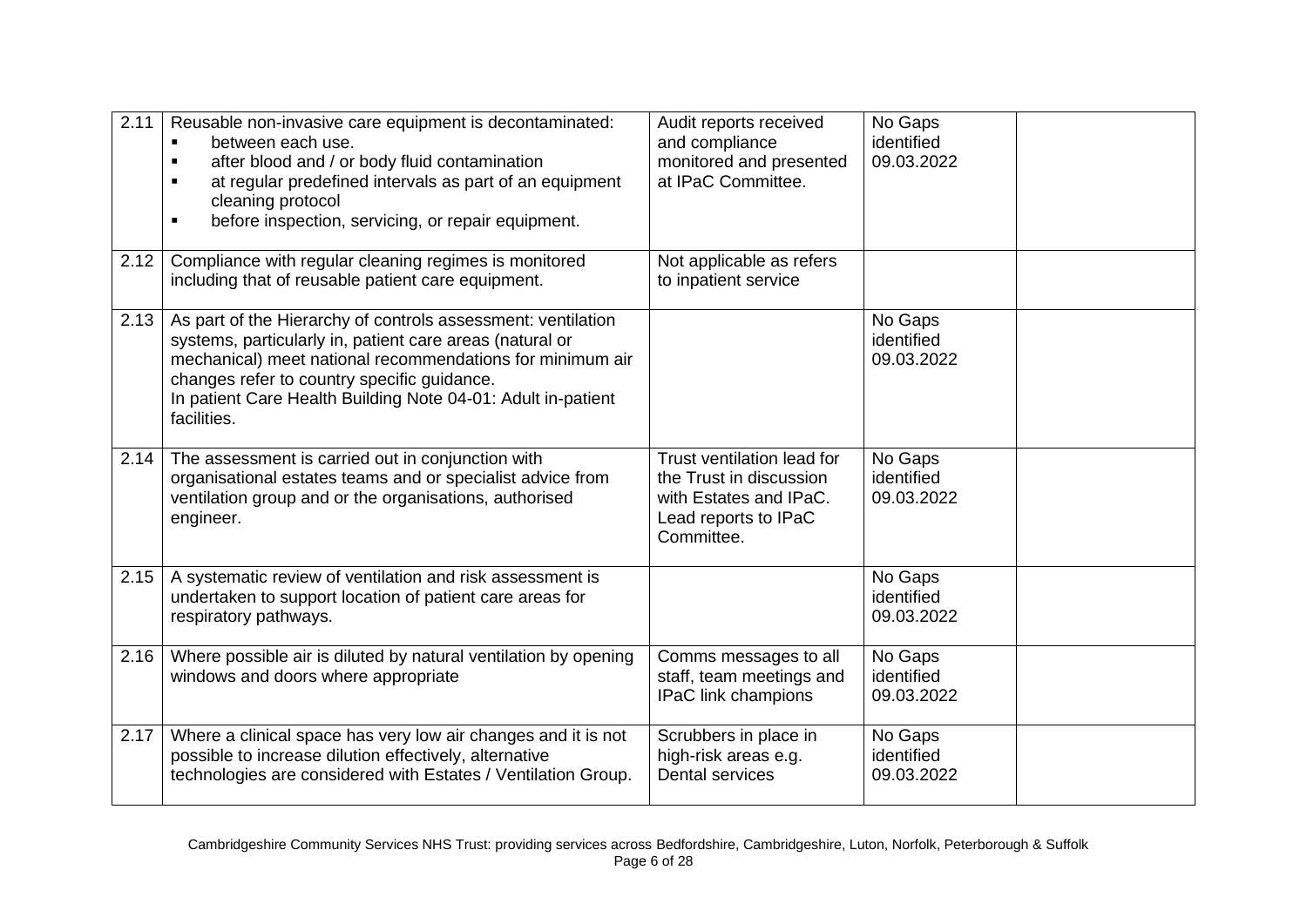| 2.18<br>When considering screens/partitions in reception/ waiting<br>areas, consult with estates/facilities teams, to ensure that air<br>flow is not affected, and cleaning schedules are in place. | Included within the<br>building risk assessments<br>completed by services<br>and reviewed by the<br>Trust. | No Gaps<br>identified<br>09.03.2022 |  |
|-----------------------------------------------------------------------------------------------------------------------------------------------------------------------------------------------------|------------------------------------------------------------------------------------------------------------|-------------------------------------|--|
|-----------------------------------------------------------------------------------------------------------------------------------------------------------------------------------------------------|------------------------------------------------------------------------------------------------------------|-------------------------------------|--|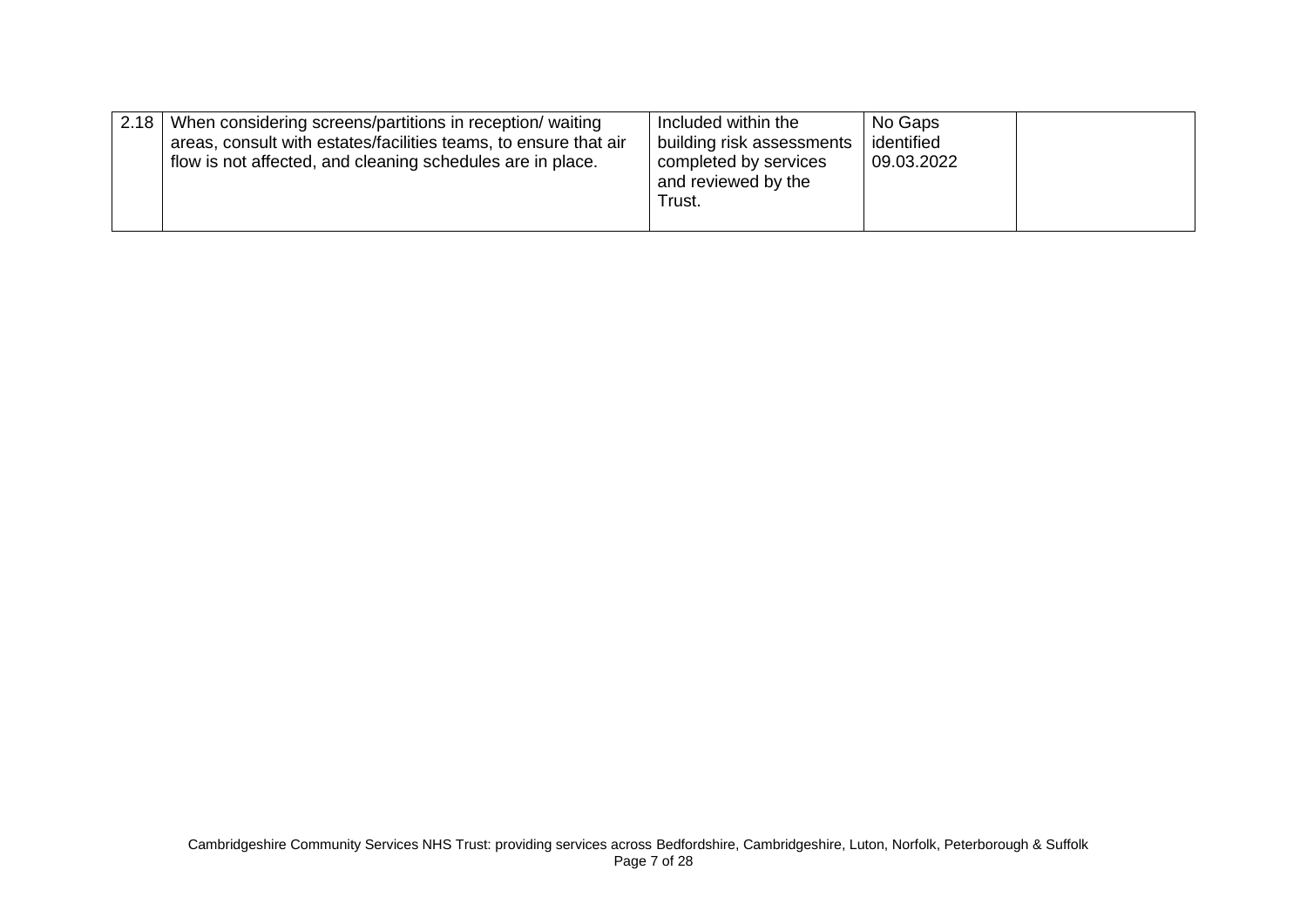3. Ensure appropriate antimicrobial use to optimise patient outcomes and to reduce the risk of adverse events and antimicrobial resistance

|     | Key lines of enquiry                                                                                                                                                             | Evidence                                                                                                              | Gaps in<br>assurance                                                      | Mitigating actions                          |
|-----|----------------------------------------------------------------------------------------------------------------------------------------------------------------------------------|-----------------------------------------------------------------------------------------------------------------------|---------------------------------------------------------------------------|---------------------------------------------|
|     | Systems and processes are in place to ensure that:                                                                                                                               |                                                                                                                       |                                                                           |                                             |
| 3.1 | Arrangements for antimicrobial stewardship are maintained                                                                                                                        | Anti-microbial usage is<br>audited and reported<br>quarterly. Data is<br>presented to the MSGG<br>and IPaC Committee. | No Gaps<br>identified<br>09.03.2022                                       |                                             |
| 3.2 | Previous antimicrobial history is considered.                                                                                                                                    |                                                                                                                       | Need further<br>information and<br>assurance that<br>this is carried out. | Added to action plan<br>for IPaC committee. |
| 3.3 | The use of antimicrobials is managed and monitored:<br>to reduce inappropriate prescribing<br>to ensure patients with infections are treated promptly<br>with correct antibiotic | Reviewed at IPaC<br>committee as separate<br>action planning.                                                         | No Gaps<br>identified<br>09.03.2022                                       |                                             |
| 3.4 | Mandatory reporting requirements are adhered to, and boards<br>continue to maintain oversight.                                                                                   |                                                                                                                       | Need further<br>information and<br>assurance that<br>this is carried out. | Added to action plan<br>for IPaC committee. |
| 3.5 | Risk assessments and mitigations are in place to avoid<br>unintended consequences from other pathogens.                                                                          |                                                                                                                       | Need further<br>information and<br>assurance that<br>this is carried out. | Added to action plan<br>for IPaC committee. |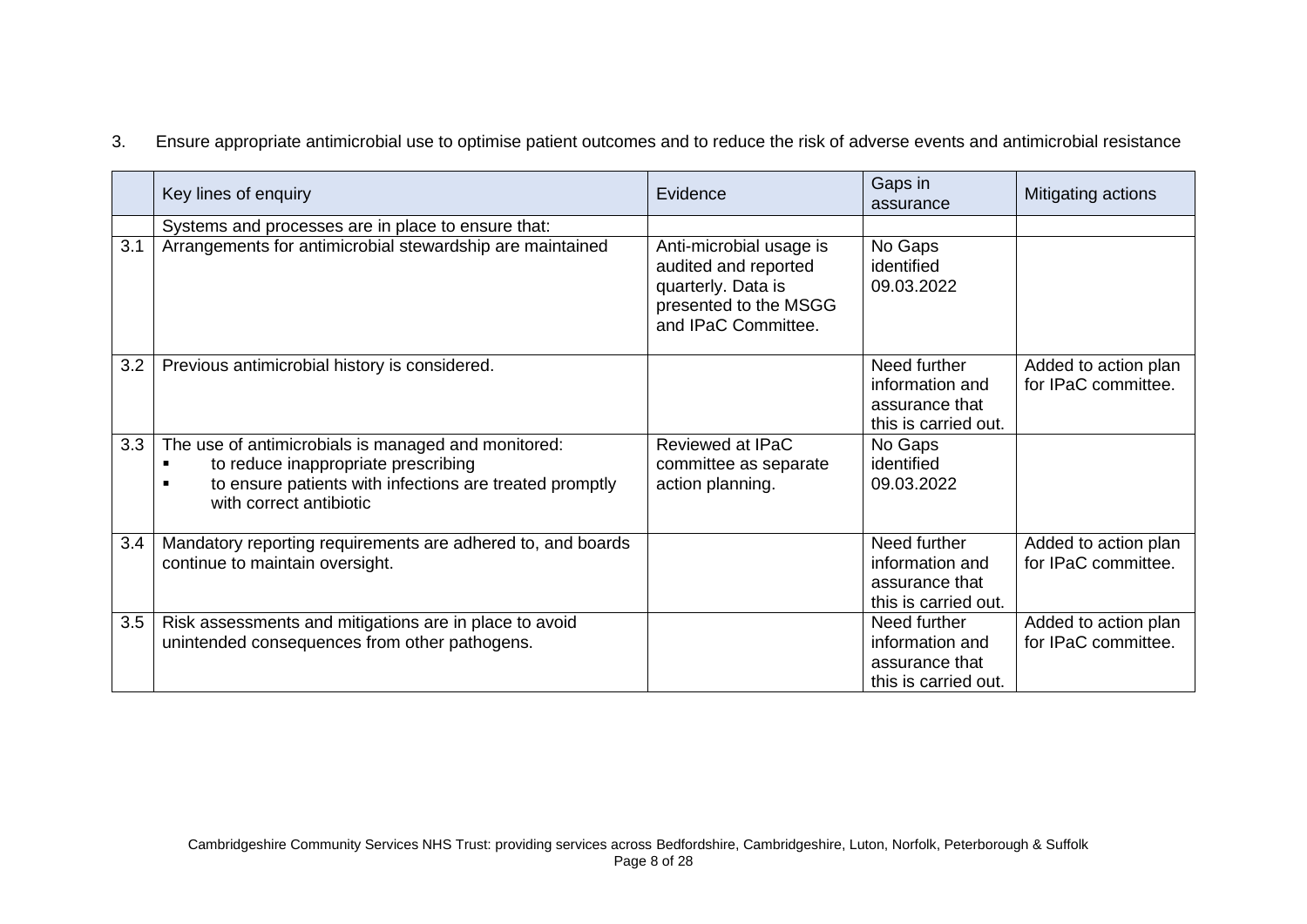4. Provide suitable accurate information on infections to service users, their visitors and any person concerned with providing further support or nursing / medical care in a timely fashion.

|     | Key lines of enquiry                                                                                                                                                                                                                                                                                                           | Evidence                                                                                                               | Gaps in<br>assurance                | Mitigating actions |
|-----|--------------------------------------------------------------------------------------------------------------------------------------------------------------------------------------------------------------------------------------------------------------------------------------------------------------------------------|------------------------------------------------------------------------------------------------------------------------|-------------------------------------|--------------------|
|     | Systems and processes are in place to ensure that:                                                                                                                                                                                                                                                                             |                                                                                                                        |                                     |                    |
| 4.1 | Visits from patient's relatives and / or carers (formal / informal)<br>should be encouraged and supported whilst maintaining the<br>safety and wellbeing of patients, staff and visitors                                                                                                                                       | Not applicable (inpatient<br>services)                                                                                 |                                     |                    |
| 4.2 | National guidance on visiting patients in a care setting is<br>implemented.                                                                                                                                                                                                                                                    | Not applicable (inpatient<br>services)                                                                                 |                                     |                    |
| 4.3 | Restrictive visiting may be considered appropriate during<br>outbreaks within inpatient areas. This is an organisational<br>decision following a risk assessment.                                                                                                                                                              | Not applicable (inpatient<br>services)                                                                                 |                                     |                    |
| 4.4 | There is clearly displayed, written information available to<br>prompt patients' visitors and staff to comply with<br>handwashing, wearing of facemask / face covering and<br>physical distancing.                                                                                                                             | Patient is risk assessed prior<br>to face-to-face appointments<br>and upon arriving to Trust<br>sites and departments. | No Gaps<br>identified<br>09.03.2022 |                    |
| 4.5 | If visitors are attending a care area with infectious patients,<br>they should be made aware of any infection risks and offered<br>appropriate PPE. This would routinely be an FRSM.                                                                                                                                           | Posters, screen savers within<br>waiting areas, banners,<br>Internet, floor art (e.g.<br>stickers).                    | No Gaps<br>identified<br>09.03.2022 |                    |
| 4.6 | Visitors with respiratory symptoms should not be permitted to<br>enter a care area. However, if the visit is considered essential<br>for compassionate (end of life) or other care reasons (e.g.,<br>parent/child) a risk assessment may be undertaken, and<br>mitigations put in place to support visiting wherever possible. | Compliant.                                                                                                             | No Gaps<br>identified<br>09.03.2022 |                    |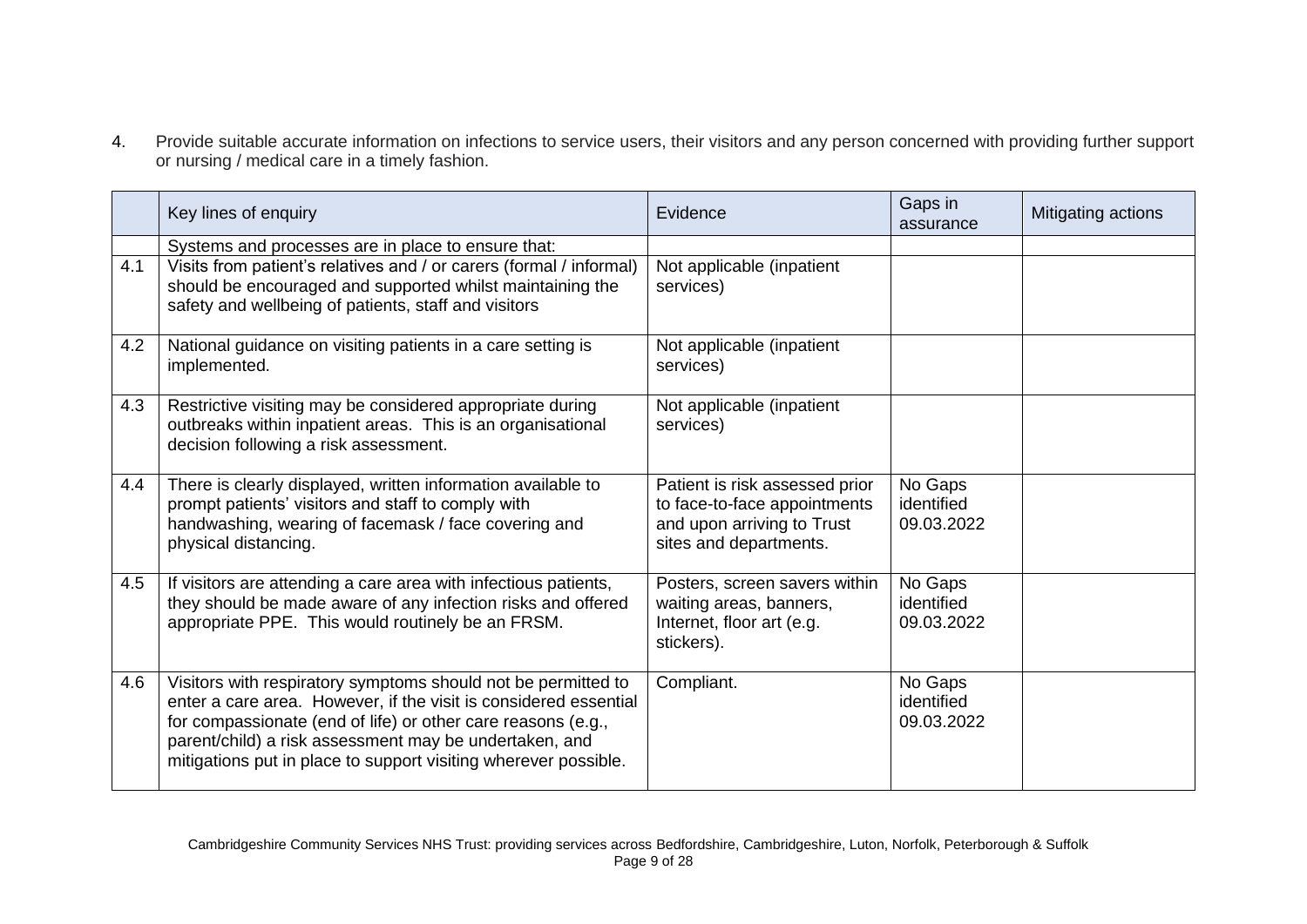| 4.7 | Visitors are not present during AGPs on infectious patients<br>unless they are considered essential following a risk<br>assessment e.g., carer / parent / guardian.                                                          | Compliant – process in place.                    | No Gaps<br>identified<br>09.03.2022 |  |
|-----|------------------------------------------------------------------------------------------------------------------------------------------------------------------------------------------------------------------------------|--------------------------------------------------|-------------------------------------|--|
| 4.8 | Implementation of the Supporting excellence in infection<br>prevention and control behaviours Implementation Toolkit has<br>been adopted C1116-supporting-excellence-in-ipc-<br>behaviours-imp-toolkit.pdf (england.nhs.uk). | Compliant - toolkit reviewed<br>and implemented. | No Gaps<br>identified<br>09.03.2022 |  |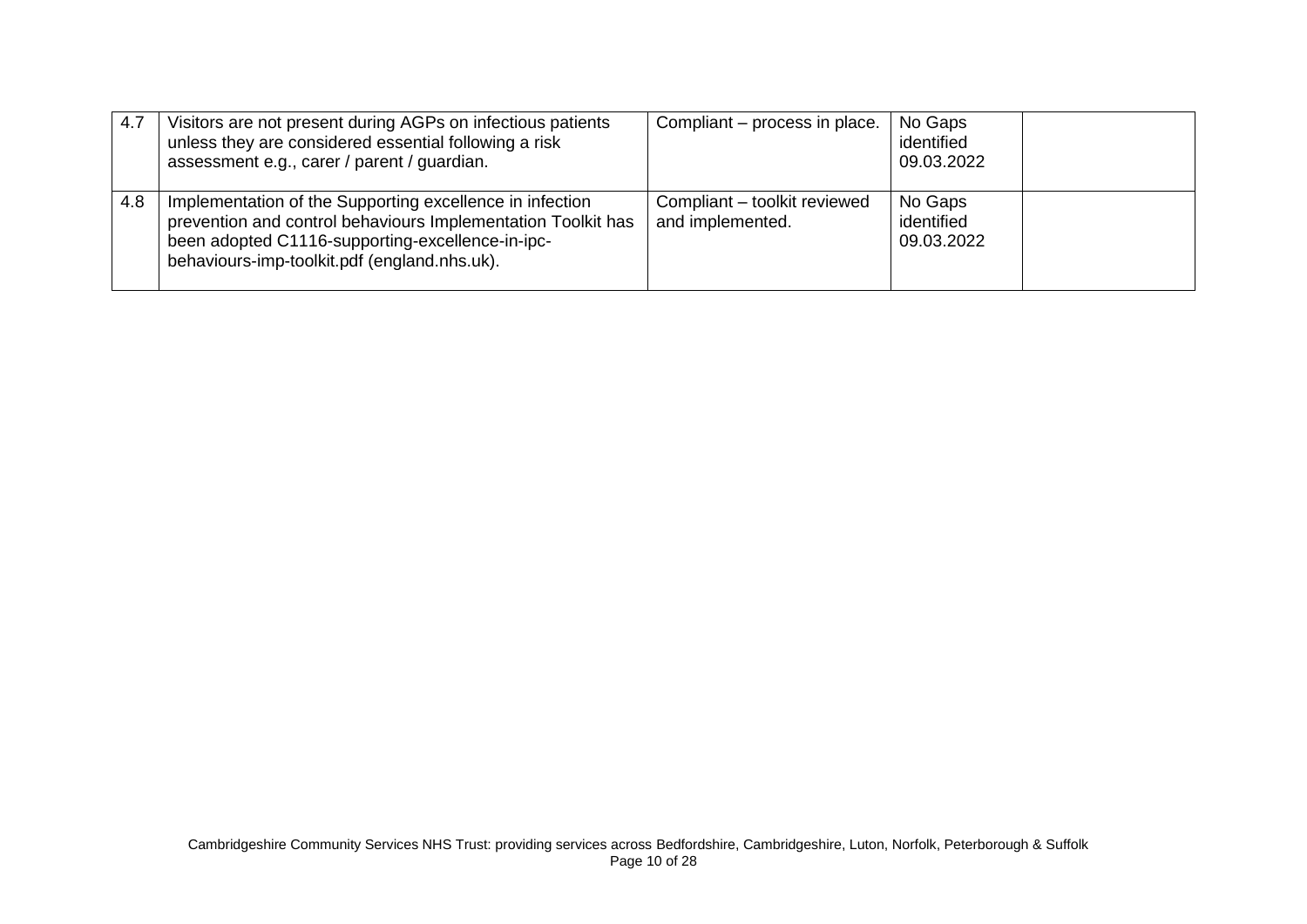5. Ensure prompt identification of people who have or are at risk of developing an infection so that they receive timely and appropriate treatment to reduce the risk of transmitting infection to other people

|     | Key lines of enquiry                                                                                                                                                                                                                                               | Evidence                                                                                                 | Gaps in<br>assurance                | Mitigating actions |
|-----|--------------------------------------------------------------------------------------------------------------------------------------------------------------------------------------------------------------------------------------------------------------------|----------------------------------------------------------------------------------------------------------|-------------------------------------|--------------------|
|     | Systems and processes are in place to ensure that:                                                                                                                                                                                                                 |                                                                                                          |                                     |                    |
| 5.1 | Signage is displayed prior to and on entry to all health and<br>care settings instructing patients with respiratory symptoms to<br>inform receiving reception staff, immediately on their arrival.                                                                 | Compliant - signs<br>observed in all settings.                                                           | No Gaps<br>identified<br>09.03.2022 |                    |
| 5.2 | Infection status of the patient is communicated to the<br>receiving organization, department or transferring services,<br>when a possible or confirmed seasonal respiratory infection<br>needs to be transferred.                                                  | Compliant                                                                                                | No Gaps<br>identified<br>09.03.2022 |                    |
| 5.3 | Staff are aware of agreed template for screening questions to<br>ask.                                                                                                                                                                                              | Compliant - screening<br>questions in place these<br>are reviewed as and<br>when guidance is<br>updated. | No Gaps<br>identified<br>09.03.2022 |                    |
| 5.4 | Screening for Covid19 is undertaken prior to attendance<br>wherever possible to enable early recognition and to clinically<br>assess patients prior to any patient attending a healthcare<br>environment.                                                          | Compliant - triage<br>processes in place.                                                                | No Gaps<br>identified<br>09.03.2022 |                    |
| 5.5 | Front door areas have appropriate triaging arrangements in<br>place to cohort patients with possible or confirmed Covid19<br>other respiratory infection symptoms and segregation of<br>cases to minimise the risk of cross-infection as per national<br>guidance. | Compliant - triage<br>processes in place.                                                                | No Gaps<br>identified<br>09.03.2022 |                    |
| 5.6 | Triage is undertaken by clinical staff who are trained and<br>competent in the clinical case definition and patient is<br>allocated appropriate pathway as soon as possible.                                                                                       | Compliant - triage<br>processes in place.                                                                | No Gaps<br>identified<br>09.03.2022 |                    |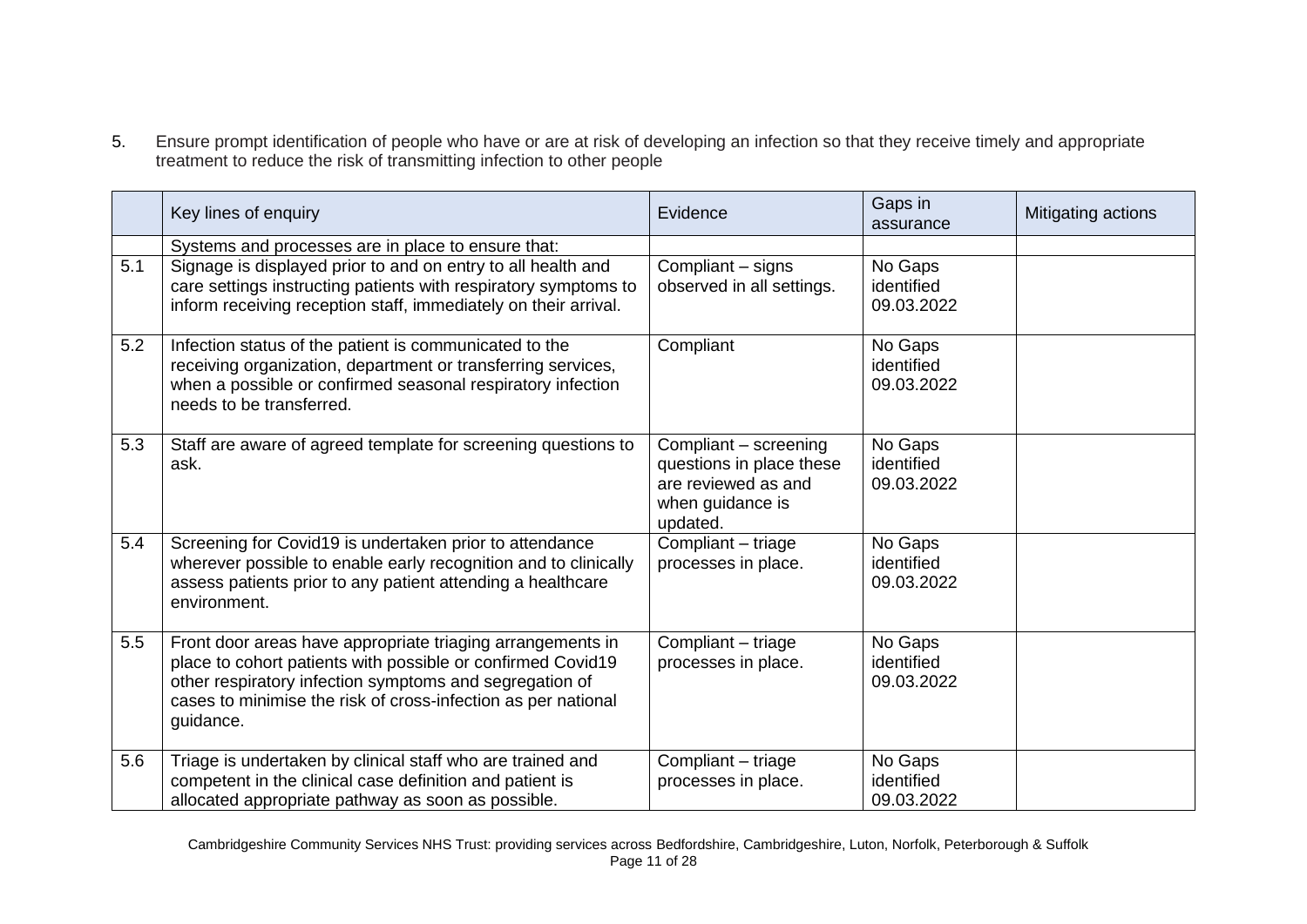| 5.7  | There is evidence of compliance with routine patient testing<br>protocols in line with trust approved hierarchies of control risk<br>assessment and approved.                                                                                                                                                                                | Not Applicable                                                                                                  |                                     |  |
|------|----------------------------------------------------------------------------------------------------------------------------------------------------------------------------------------------------------------------------------------------------------------------------------------------------------------------------------------------|-----------------------------------------------------------------------------------------------------------------|-------------------------------------|--|
| 5.8  | Patients with suspected or confirmed respiratory infection are<br>provided with a surgical facemask (Type II or Type IIR) to be<br>worn in multi-bedded bays and communal areas if this can be<br>tolerated.                                                                                                                                 | Not Applicable                                                                                                  |                                     |  |
| 5.9  | Patients with respiratory symptoms are assessed in a<br>segregated area, ideally a single room, and away from other<br>patients pending their test result.                                                                                                                                                                                   | Not Applicable                                                                                                  |                                     |  |
| 5.10 | Patients with excessive cough and sputum production are<br>prioritised for placement in single rooms whilst awaiting<br>testing.                                                                                                                                                                                                             | Not Applicable                                                                                                  |                                     |  |
| 5.11 | Patients at risk of severe outcomes of respiratory infection<br>receive protective IPC measures depending on their medical<br>condition and treatment whilst receiving healthcare e.g.,<br>priority for single room isolation and risk for their families and<br>carers accompanying them for treatments / procedures must<br>be considered. | Not Applicable                                                                                                  |                                     |  |
| 5.12 | Where treatment is not urgent consider delaying this until<br>resolution of symptoms providing this does not impact<br>negatively on patient outcomes.                                                                                                                                                                                       | Compliant - consideration<br>is in place across the<br>relevant services e.g.,<br>dental.                       | No Gaps<br>identified<br>09.03.2022 |  |
| 5.13 | Face masks / coverings are worn by staff and patients in all<br>health and care facilities.                                                                                                                                                                                                                                                  | Compliant where<br>possible. Some patients<br>have refused to wear<br>masks on CCS property,<br>despite several | No Gaps<br>identified<br>09.03.2022 |  |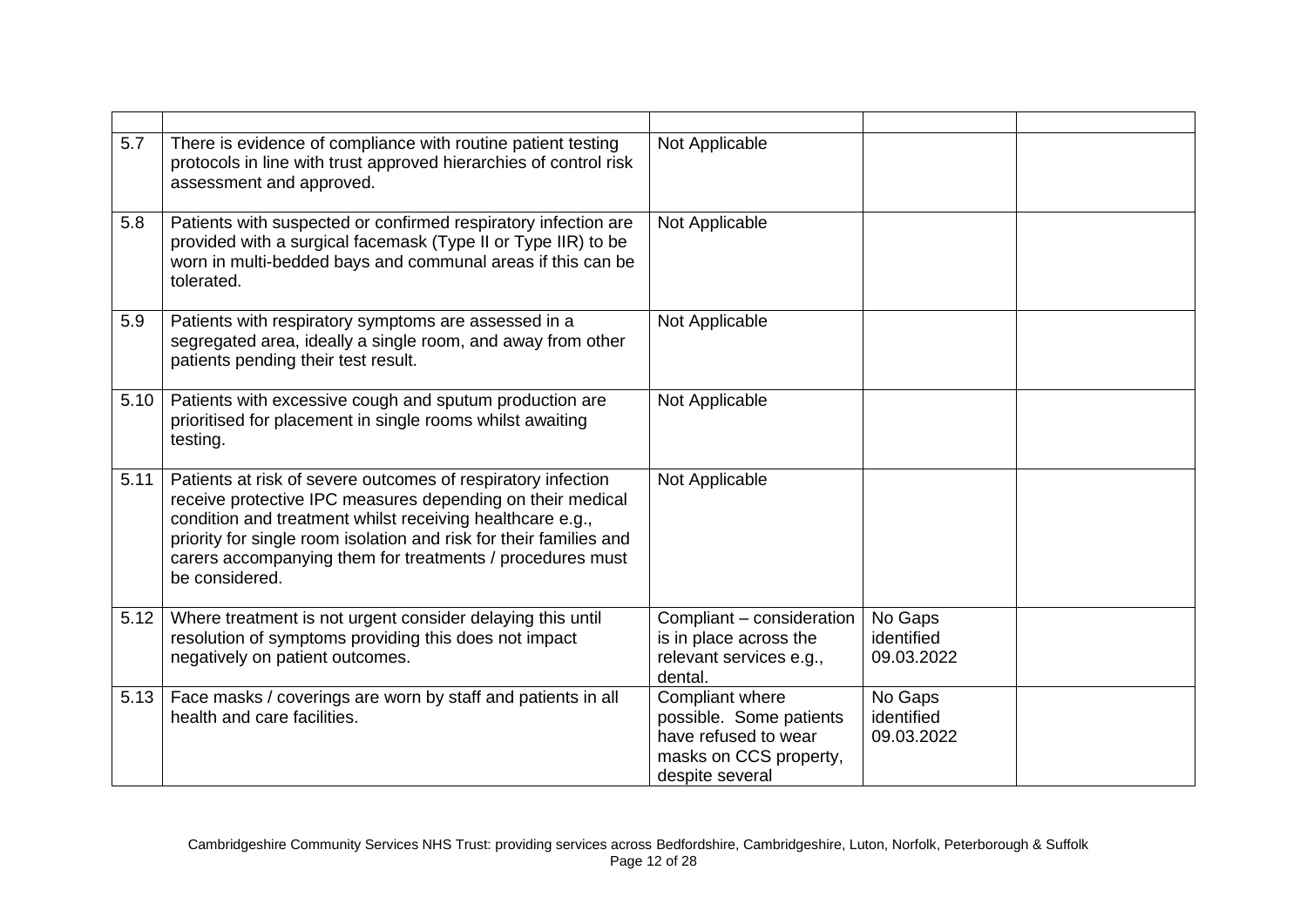|      |                                                                                                                                                                                                                                                             | interventions being<br>undertaken.                                                            |                                     |  |
|------|-------------------------------------------------------------------------------------------------------------------------------------------------------------------------------------------------------------------------------------------------------------|-----------------------------------------------------------------------------------------------|-------------------------------------|--|
| 5.14 | Where infectious respiratory patients are cared for physical<br>distancing remains at 2 metres distance.                                                                                                                                                    | Compliant - monitored<br>via risk assessment<br>process.                                      | No Gaps<br>identified<br>09.03.2022 |  |
| 5.15 | Patients, visitors, and staff can maintain 1 metre or greater<br>social & physical distancing in all patient care areas; ideally<br>segregation should be with separate spaces, but there is<br>potential to use screens, e.g., to protect reception staff. | Compliant - monitored<br>via the risk assessment<br>process.                                  | No Gaps<br>identified<br>09.03.2022 |  |
| 5.16 | Patients that test negative but display or go on to develop<br>symptoms of Covid19 are segregated and promptly re-tested<br>and contacts traced promptly.                                                                                                   | Not Applicable                                                                                |                                     |  |
| 5.17 | Isolation, testing and instigation of contact tracing is achieved<br>for all patients with new-onset symptoms, until proven<br>negative.                                                                                                                    | Compliant (including staff<br>contact tracing support for<br>line managers from IPaC<br>Team. | No Gaps<br>identified<br>09.03.2022 |  |
| 5.18 | Patients that attend for routine appointments who display<br>symptoms of Covid19 are managed appropriately.                                                                                                                                                 | Compliant – processes in<br>place to support patients<br>and staff.                           | No Gaps<br>identified<br>09.03.2022 |  |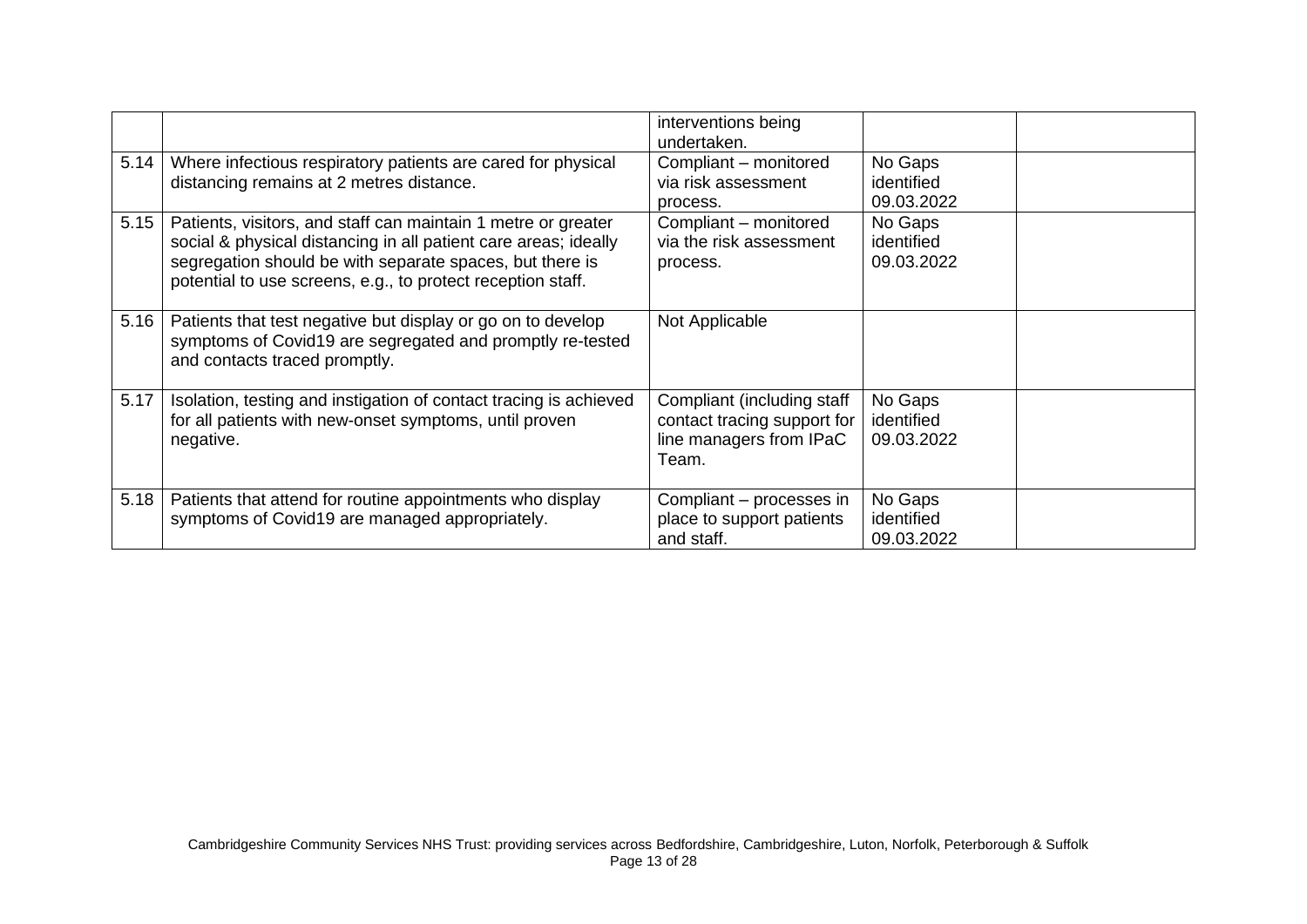6. Systems to ensure that all care workers (including contractors and volunteers) are aware of and discharge their responsibilities in the process of preventing and controlling infection

|     | Key lines of enquiry                                                                                                                                                                                                                                                                                    | Evidence                                                                                                                                                                                                                                                                                                                                                                                                                                                                                                                                                                                           | Gaps in<br>assurance                | Mitigating actions |
|-----|---------------------------------------------------------------------------------------------------------------------------------------------------------------------------------------------------------------------------------------------------------------------------------------------------------|----------------------------------------------------------------------------------------------------------------------------------------------------------------------------------------------------------------------------------------------------------------------------------------------------------------------------------------------------------------------------------------------------------------------------------------------------------------------------------------------------------------------------------------------------------------------------------------------------|-------------------------------------|--------------------|
|     | Systems and processes are in place to ensure that:                                                                                                                                                                                                                                                      |                                                                                                                                                                                                                                                                                                                                                                                                                                                                                                                                                                                                    |                                     |                    |
| 6.1 | Appropriate infection prevention education is provided for<br>staff, patients, and visitors.                                                                                                                                                                                                            | Patients and visitors are<br>reminded of IPaC best<br>practice through posters,<br>letters (PPE) etc.                                                                                                                                                                                                                                                                                                                                                                                                                                                                                              | No Gaps<br>identified<br>09.03.2022 |                    |
| 6.2 | Training in IPC measures is provided to all staff, including: the<br>correct use of PPE including an initial face fit test/and fit check<br>each time when wearing a filtering face piece (FFP3)<br>respirator and the correct technique for putting on and<br>removing (donning / doffing) PPE safely. | All clinical staff undertake<br>IPC training which<br>incorporates standard<br>precautions. This is<br>recorded on the<br><b>Electronic Staff Record</b><br>and reported on the<br>Quality Dashboard. This<br>is monitored for each<br>service via the relevant<br>clinical Operational<br>Board.<br>Enhanced training on<br>additional precautions<br>including donning and<br>doffing is discussed /<br>demonstrated during<br>respirator fit testing for<br>staff undertaking Aerosol<br>Generating Procedures.<br><b>IPaC Manual and national</b><br>Covid19 guidelines<br>available to staff. | No Gaps<br>identified<br>09.03.2022 |                    |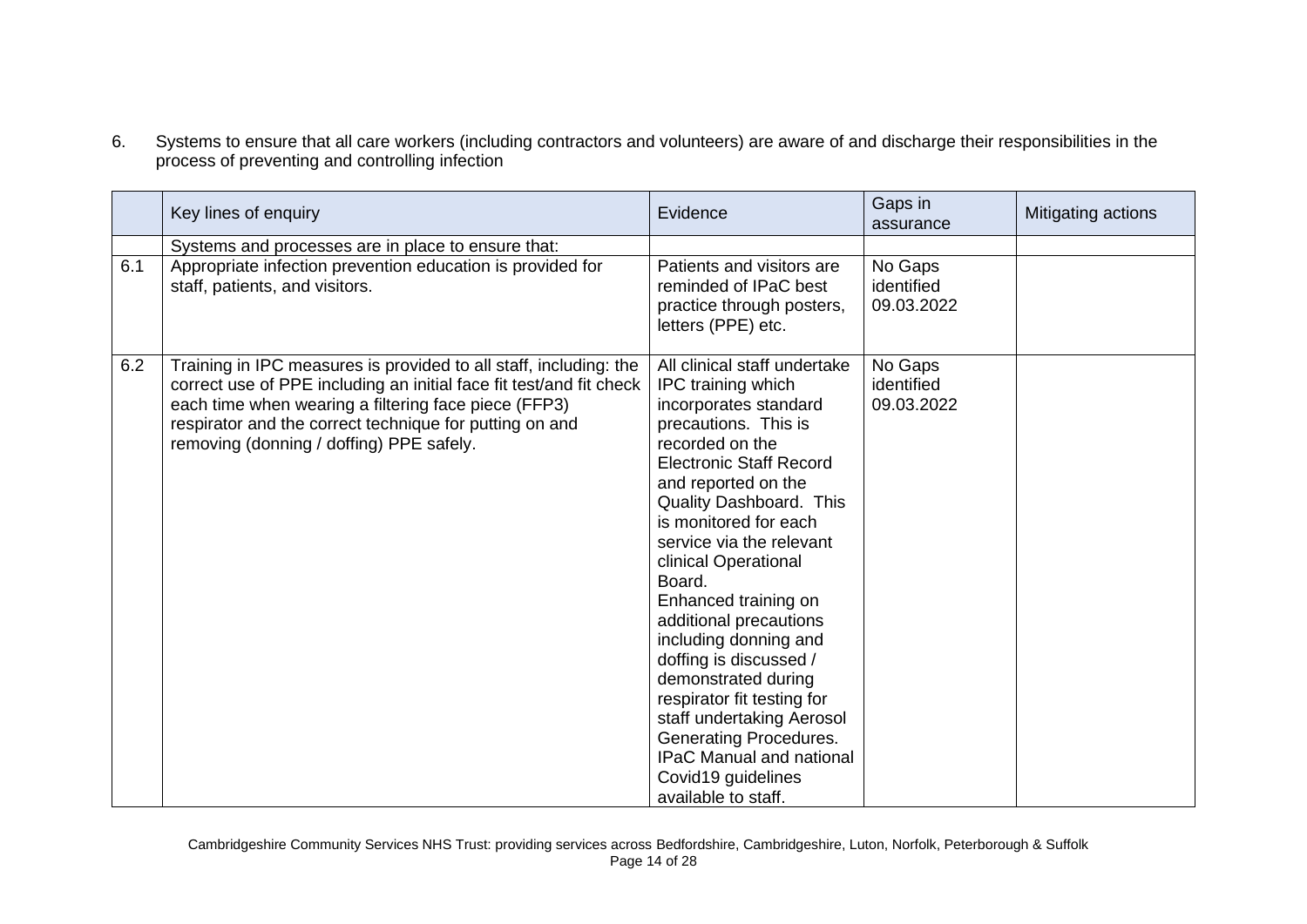| 6.3  | All staff providing patient care and working within the clinical<br>environment are trained in the selection and use of PPE<br>appropriate for the clinical situation and on how to safely put it<br>on and remove it.                                                        | As above                                                                                                               | No Gaps<br>identified<br>09.03.2022 |
|------|-------------------------------------------------------------------------------------------------------------------------------------------------------------------------------------------------------------------------------------------------------------------------------|------------------------------------------------------------------------------------------------------------------------|-------------------------------------|
| 6.4  | Adherence to national guidance on the use of PPE is regularly<br>audited with actions in place to mitigate any identified risk.                                                                                                                                               | As above                                                                                                               | No Gaps<br>identified<br>09.03.2022 |
| 6.5  | Gloves are worn when exposure to blood and/or other body<br>fluids, non-intact skin or mucous membranes is anticipated or<br>in line with SICP's and TBP's.                                                                                                                   | As above                                                                                                               | No Gaps<br>identified<br>09.03.2022 |
| 6.6  | The use of hand air dryers should be avoided in all clinical<br>areas. Hands should be dried with soft, absorbent, disposable<br>paper towels from a dispenser which is located close to the<br>sink but beyond the risk of splash contamination as per<br>national guidance. | Compliant                                                                                                              | No Gaps<br>identified<br>09.03.2022 |
| 6.7  | Staff maintaining physical and social distancing of 1 metre or<br>greater wherever possible in the workplace                                                                                                                                                                  | As per Trust policy                                                                                                    | No Gaps<br>identified<br>09.03.2022 |
| 6.8  | Staff understand the requirements for uniform laundering<br>where this is not provided for onsite.                                                                                                                                                                            | Guidelines communicated<br>through regular comms<br>messages, team<br>meetings and vis the<br>Trust's IPaC guidelines. | No Gaps<br>identified<br>09.03.2022 |
| 6.9  | All staff understand the symptoms of COVID-19 and take<br>appropriate action if they or a member of their household<br>display any of the symptoms (even if experiencing mild<br>symptoms) in line with national guidance.                                                    | Compliant-<br>communication processes<br>in place (written and<br>verbal updates provided).                            | No Gaps<br>identified<br>09.03.2022 |
| 6.10 | To monitor compliance and reporting for asymptomatic staff<br>testing                                                                                                                                                                                                         | <b>Staff assessments</b><br>forwarded to positive staff                                                                | No Gaps<br>identified               |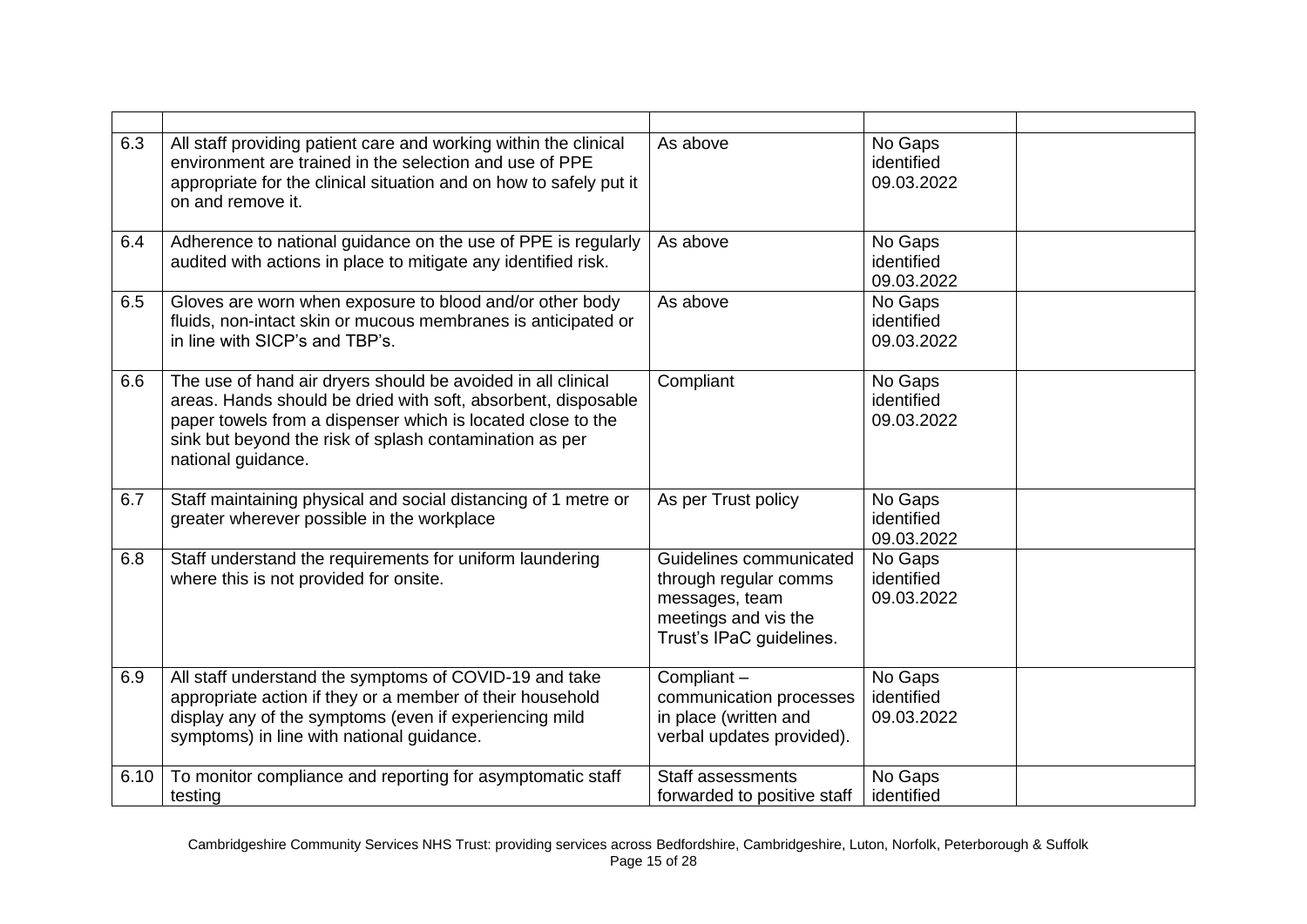|      |                                                                                                                                                                                                                                        | line manager for<br>completion and then<br>forwarding to IPaC<br>review. Data collated and<br>presented at weekly IPaC<br>huddle at monthly at IMT.                                                                                                     | 09.03.2022                          |  |
|------|----------------------------------------------------------------------------------------------------------------------------------------------------------------------------------------------------------------------------------------|---------------------------------------------------------------------------------------------------------------------------------------------------------------------------------------------------------------------------------------------------------|-------------------------------------|--|
| 6.11 | There is a rapid and continued response to ongoing<br>surveillance of rates of infection transmission within the local<br>population and for hospital / organisation onset cases (staff<br>and patients/individuals).                  | Messages to staff via<br>Chief Nurse's and<br>Medical Director's staff<br>messages 9including<br>virtual team messages).                                                                                                                                | No Gaps<br>identified<br>09.03.2022 |  |
| 6.12 | Positive cases identified after admission who fit the criteria for<br>investigation should trigger a case investigation. Two or more<br>positive cases linked in time and place trigger an outbreak<br>investigation and are reported. | Where two or more cases<br>of staff working in the<br>same area are reported,<br>an initial investigation is<br>initiated and a<br>subsequent Outbreak<br>meeting is formed as per<br>Trust policy and<br>information cascaded<br>throughout the Trust. | No Gaps<br>identified<br>09.03.2022 |  |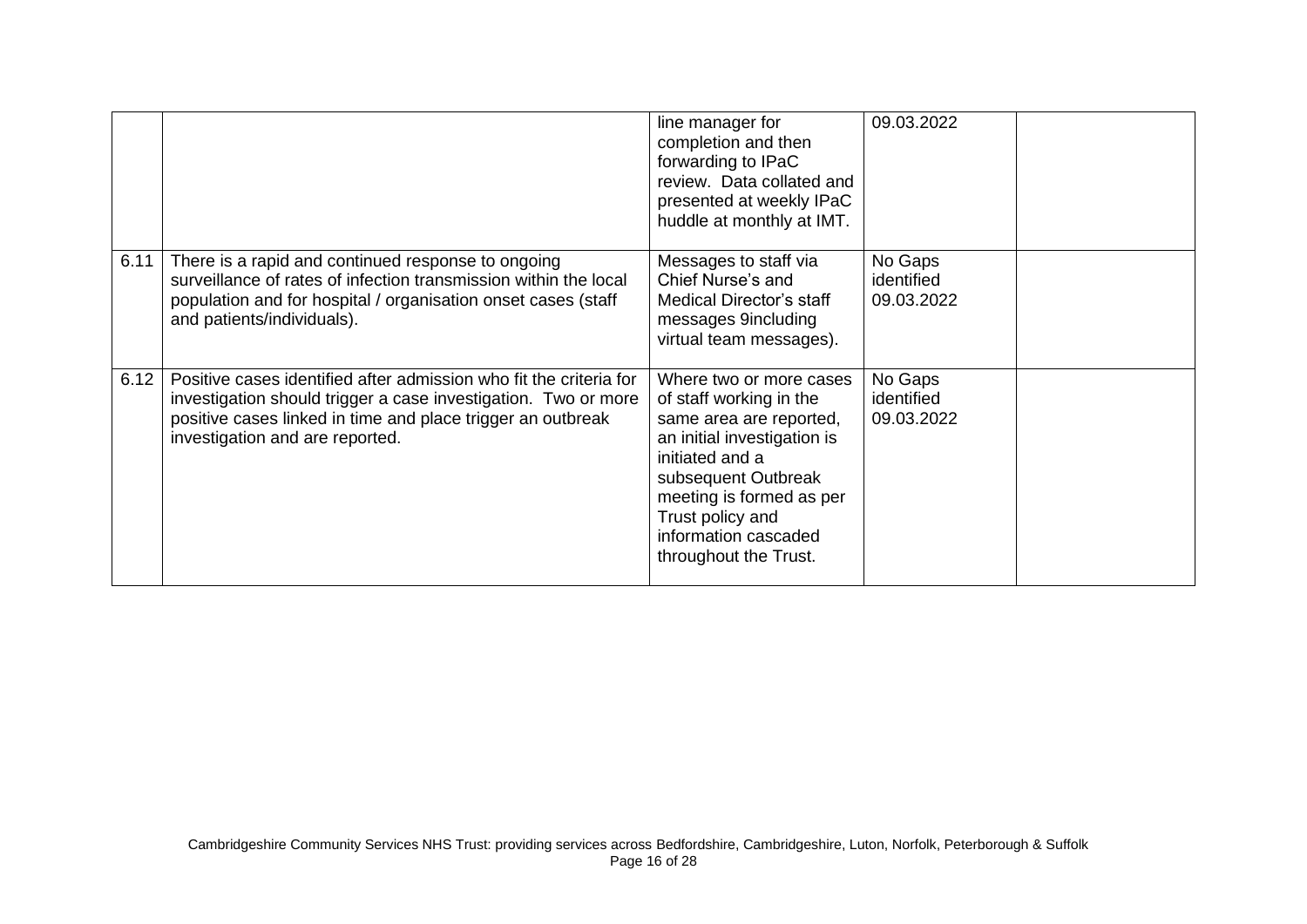## 7. Provide or secure adequate isolation facilities

|     | Key lines of enquiry                                                                                                                                                                                                                                                                                 | Evidence                             | Gaps in<br>assurance | Mitigating actions |
|-----|------------------------------------------------------------------------------------------------------------------------------------------------------------------------------------------------------------------------------------------------------------------------------------------------------|--------------------------------------|----------------------|--------------------|
|     | Systems and processes are in place to ensure that:                                                                                                                                                                                                                                                   |                                      |                      |                    |
| 7.1 | That clear advice is provided, and monitoring is carried out of<br>inpatients compliance with wearing face masks (particularly<br>when moving around the ward or healthcare facility) providing<br>it can be tolerated and is not detrimental to their (physical or<br>mental) care needs.           | Not applicable inpatient<br>services |                      |                    |
| 7.2 | Separation in space and / or time is maintained between<br>patients with and without suspected respiratory infection by<br>appointment or clinic scheduling to reduce waiting times in<br>reception areas and avoid mixing of infectious and non-<br>infectious patients.                            | Not applicable inpatient<br>services |                      |                    |
| 7.3 | Patients who are known or suspected to be positive with a<br>respiratory pathogen including Covid19 where their treatment<br>cannot be deferred, their care is provided from services able<br>to operate in a way which minimise the risk of spread of the<br>virus to other patients / individuals. | Not applicable inpatient<br>services |                      |                    |
| 7.4 | Patients are appropriately placed i.e., infectious patients in<br>isolation or cohorts.                                                                                                                                                                                                              | Not applicable inpatient<br>services |                      |                    |
| 7.5 | Ongoing regular assessments of physical distancing and bed<br>spacing, considering potential increases in staff to patient<br>ratios and equipment needs (dependent on clinical care<br>requirements).                                                                                               | Not applicable inpatient<br>services |                      |                    |
| 7.6 | Standard infection control precautions (SIPC's) are used at<br>point of care for patients who have been screened, triaged,<br>and tested and have a negative result.                                                                                                                                 | Not applicable inpatient<br>services |                      |                    |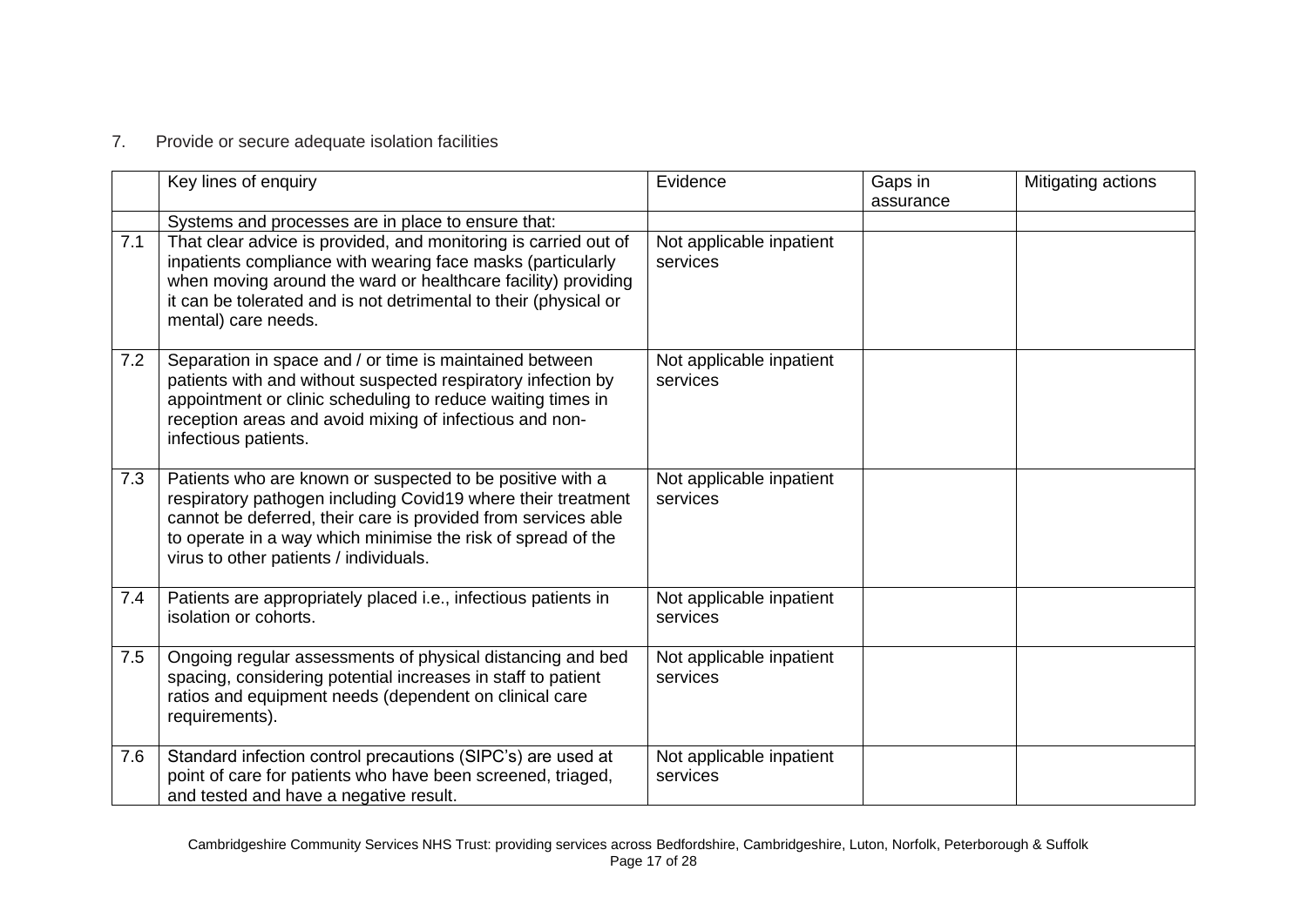| The principles of SICPs and TBPs continued to be applied<br>when caring for the deceased | Not applicable inpatient<br>services |  |
|------------------------------------------------------------------------------------------|--------------------------------------|--|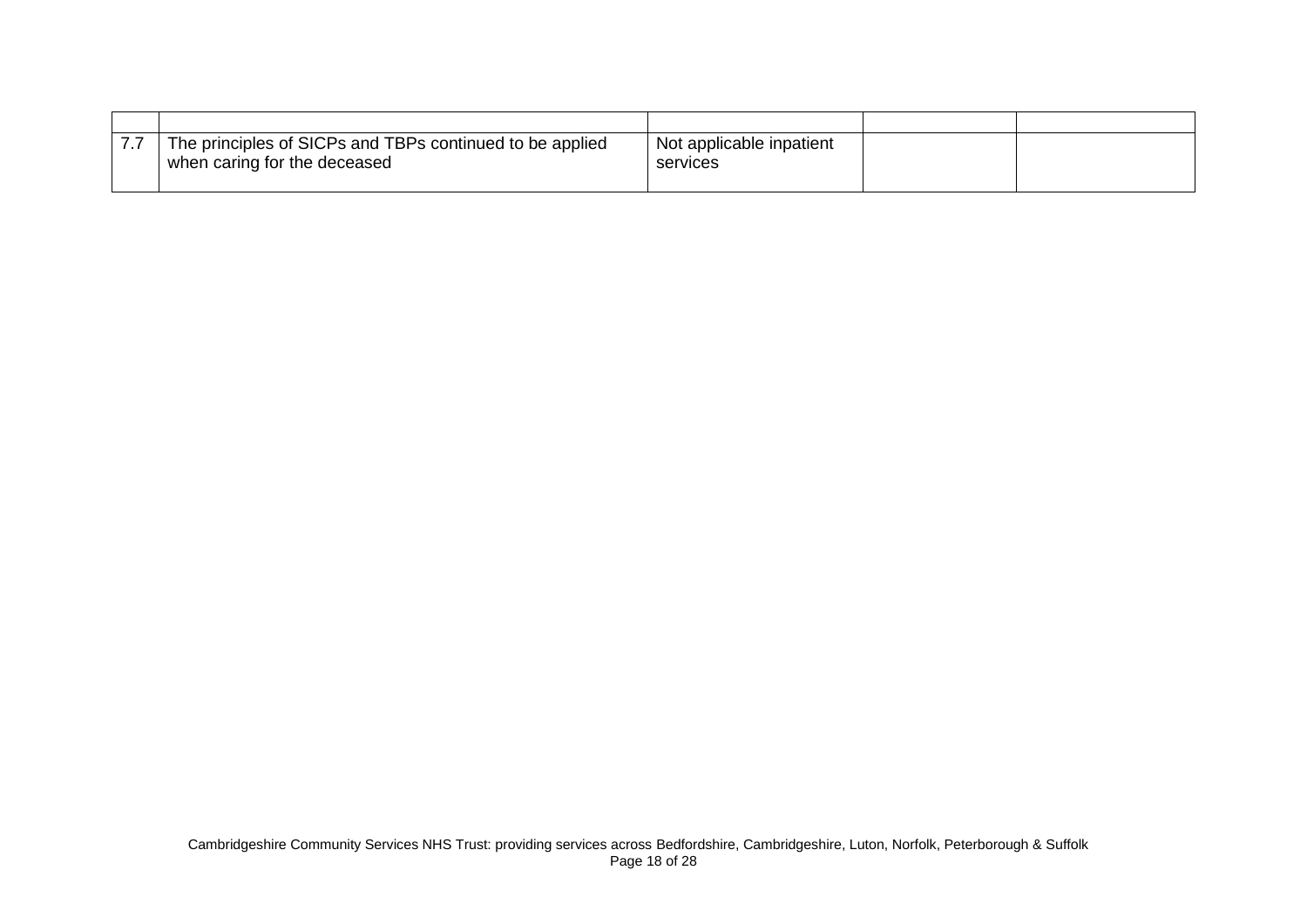## 8. Secure adequate access to laboratory support as appropriate

|     | Key lines of enquiry                                                                                                                                        | Evidence                                                                           | Gaps in<br>assurance                                                                                                                     | Mitigating actions                 |
|-----|-------------------------------------------------------------------------------------------------------------------------------------------------------------|------------------------------------------------------------------------------------|------------------------------------------------------------------------------------------------------------------------------------------|------------------------------------|
|     | Systems and processes are in place to ensure that:                                                                                                          | <b>Acute Trust orientated</b><br>copy paste from previous<br>version               | <b>UKHSA</b> (located<br>at CUHFT)<br>laboratory<br>services review<br>was postponed<br>by UKAS due to<br>unprecedented<br>work demands. | To be rescheduled<br>for May 2022. |
| 8.1 | Testing is undertaken by competent and trained individuals.                                                                                                 | Staff registered to receive<br>LFT's have been given<br>training to undertake LFT. | No Gaps<br>identified<br>09.03.2022                                                                                                      |                                    |
| 8.2 | Patient testing for all respiratory viruses testing is undertaken<br>promptly and in line with national guidance.                                           | Not applicable                                                                     |                                                                                                                                          |                                    |
| 8.3 | Staff testing protocols are in place.                                                                                                                       | Compliant - protocols are<br>in place and regularly<br>reviewed.                   | No Gaps<br>identified<br>09.03.2022                                                                                                      |                                    |
| 8.4 | There is regular monitoring and reporting of the testing<br>turnaround times, with focus on the time taken from the<br>patient to time result is available. | Not applicable                                                                     |                                                                                                                                          |                                    |
| 8.5 | Screening for other potential infections takes place.                                                                                                       | Not applicable                                                                     |                                                                                                                                          |                                    |
| 8.6 | That all emergency patients are tested for Covid19 and other<br>respiratory infections as appropriate on admission.                                         | Not applicable                                                                     |                                                                                                                                          |                                    |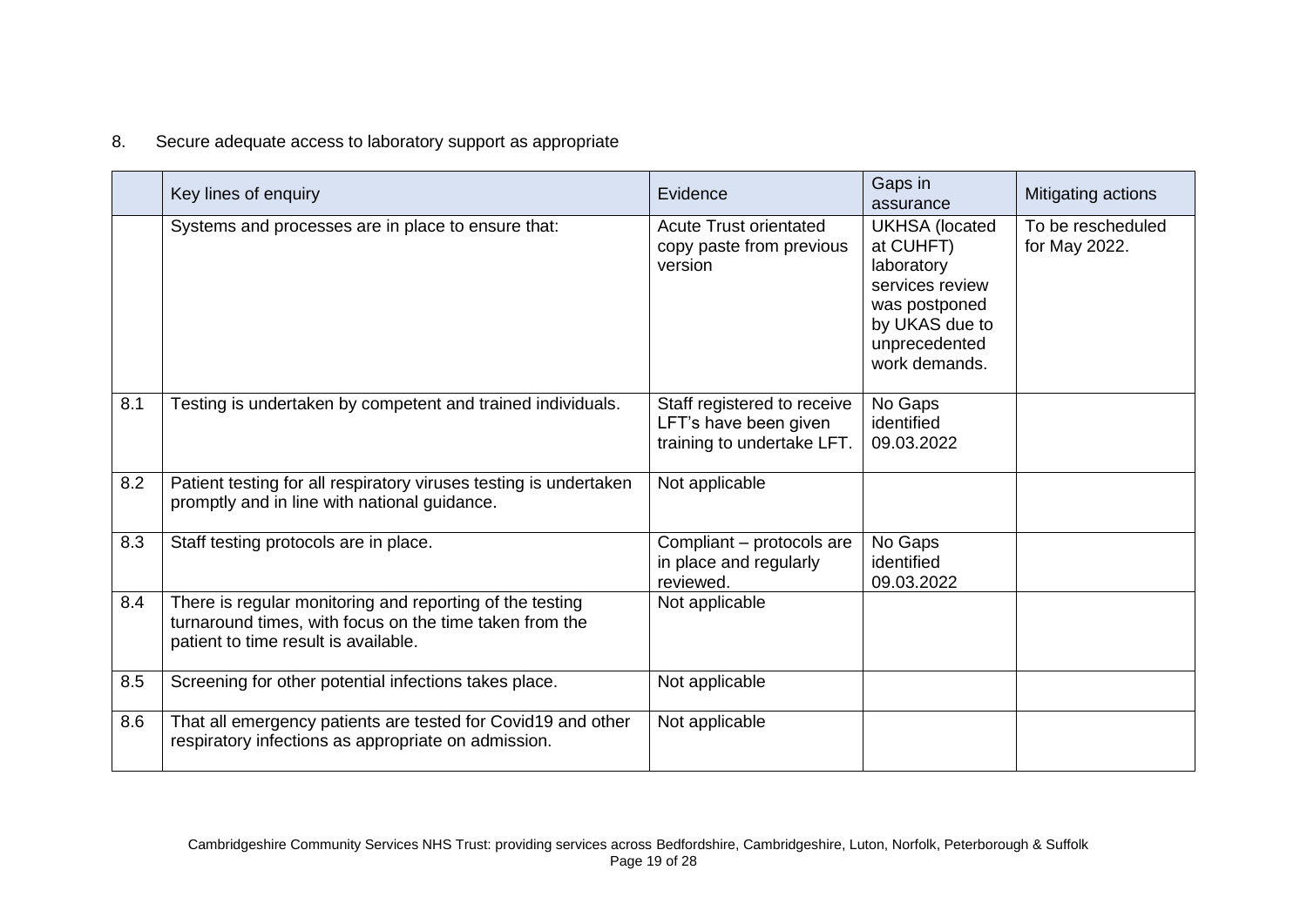| 8.7  | That those inpatients who go on to develop symptoms of<br>respiratory infection / Covid19 after admission are retested at<br>the point symptoms arise.                                                                                           | Not applicable |  |
|------|--------------------------------------------------------------------------------------------------------------------------------------------------------------------------------------------------------------------------------------------------|----------------|--|
| 8.8  | That all emergency admissions who test negative on<br>admission are retested for Covid19 on day 3 of admission,<br>and again between 5-7 days post admission.                                                                                    | Not applicable |  |
| 8.9  | That sites with high nosocomial rates should consider testing<br>Covid19 negative patients daily.                                                                                                                                                | Not applicable |  |
| 8.10 | That those being discharged to a care home are tested for<br>Covid19, 48 hours prior to discharge (unless they have tested<br>positive within the previous 90 days), and result is<br>communicated to receiving organisation prior to discharge. | Not applicable |  |
| 8.11 | Those patients being discharged to a care facility within their<br>14-day isolation period are discharged to a designated care<br>setting, where they should complete their remaining isolation<br>as per national guidance.                     | Not applicable |  |
| 8.12 | That those being discharged to a care home are tested for<br>Covid19, 48 hours prior to discharge (unless they have tested<br>positive within the previous 90 days), and result is<br>communicated to receiving organisation prior to discharge. | Not applicable |  |
| 8.13 | Those patients being discharged to a care facility within their<br>14-day isolation period are discharged to a designated care<br>setting, where they should complete their remaining isolation<br>as per national guidance                      | Not applicable |  |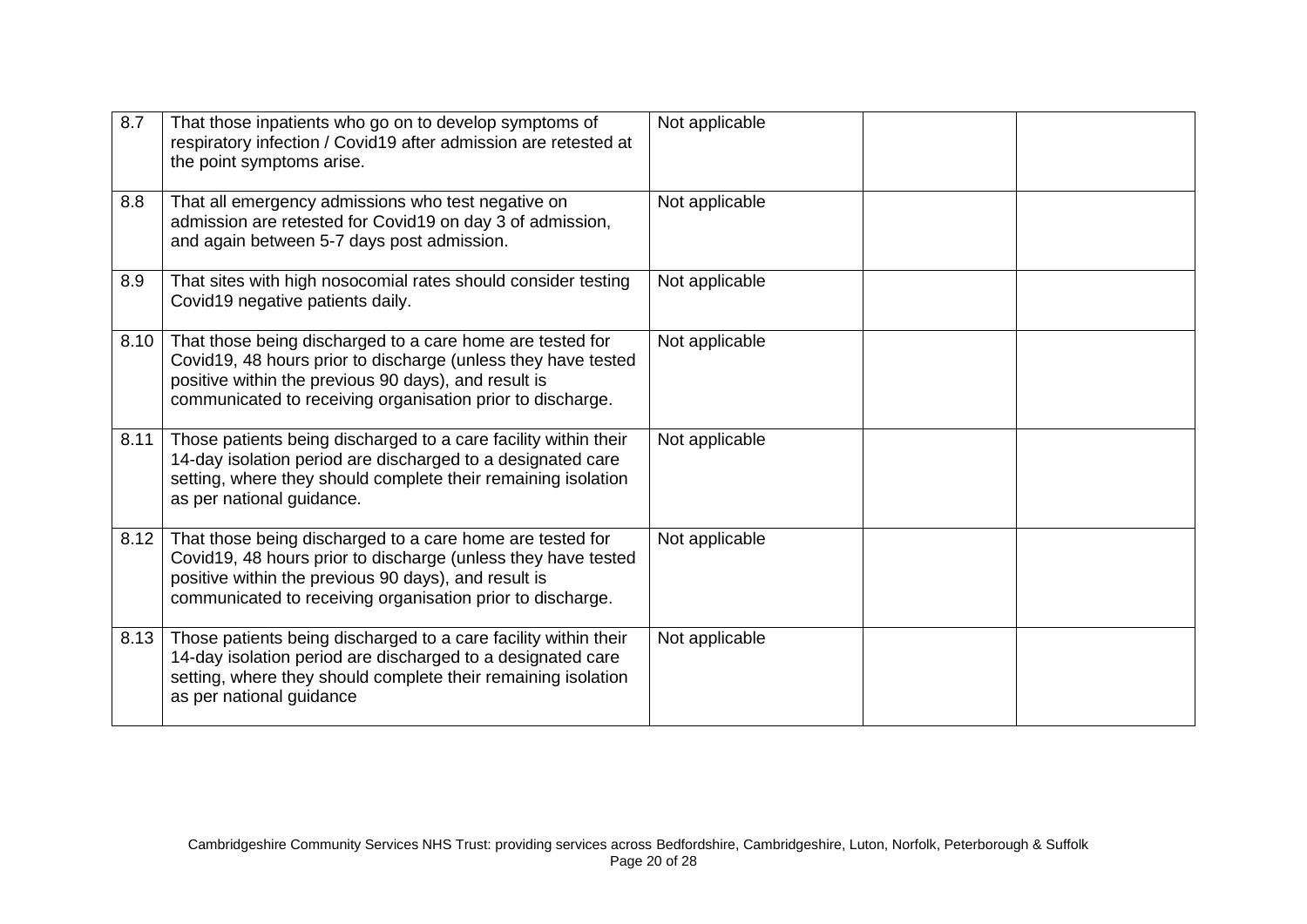|     | Key lines of enquiry                                                                                                                                                                                                                         | Evidence                                                                                                                                                                                                                                                                                                                                                                                                                                                                                                                                                                                                                                                                              | Gaps in<br>assurance                | Mitigating actions |
|-----|----------------------------------------------------------------------------------------------------------------------------------------------------------------------------------------------------------------------------------------------|---------------------------------------------------------------------------------------------------------------------------------------------------------------------------------------------------------------------------------------------------------------------------------------------------------------------------------------------------------------------------------------------------------------------------------------------------------------------------------------------------------------------------------------------------------------------------------------------------------------------------------------------------------------------------------------|-------------------------------------|--------------------|
|     | Systems and processes are in place to ensure that:                                                                                                                                                                                           |                                                                                                                                                                                                                                                                                                                                                                                                                                                                                                                                                                                                                                                                                       |                                     |                    |
| 9.1 | The application of IPC practices is monitored and that<br>resources are in place to implement and measure adherence<br>to good IPC practice. This must include all care areas and all<br>staff (permanent, agency and external contractors). | Safer working building<br>risk assessments.<br>Monthly audits (Clinical<br>Interventions, monthly<br>and annual environmental<br>audits, staff risk<br>assessments including<br>vulnerable staff re<br>isolation / working from<br>home.<br>Building risk assessments<br>undertaken by<br>departmental leads and<br>reviewed by Estates and<br>IPaC. Datix reports,<br>monthly quality reports.<br>Daily sit reps.<br>All IPC guidelines<br>continue to be<br>implemented. Covid19<br>related guidance is<br>communicated through<br>FAQs, via Q&A sessions<br>and on the Intranet.<br>IPC Team support all<br>services with ad hoc<br>queries and requests for<br>specific guidance. | No Gaps<br>identified<br>09.03.2022 |                    |

9. Have and adhere to policies designed for the individual's care and provider organisations that will help to prevent and control infections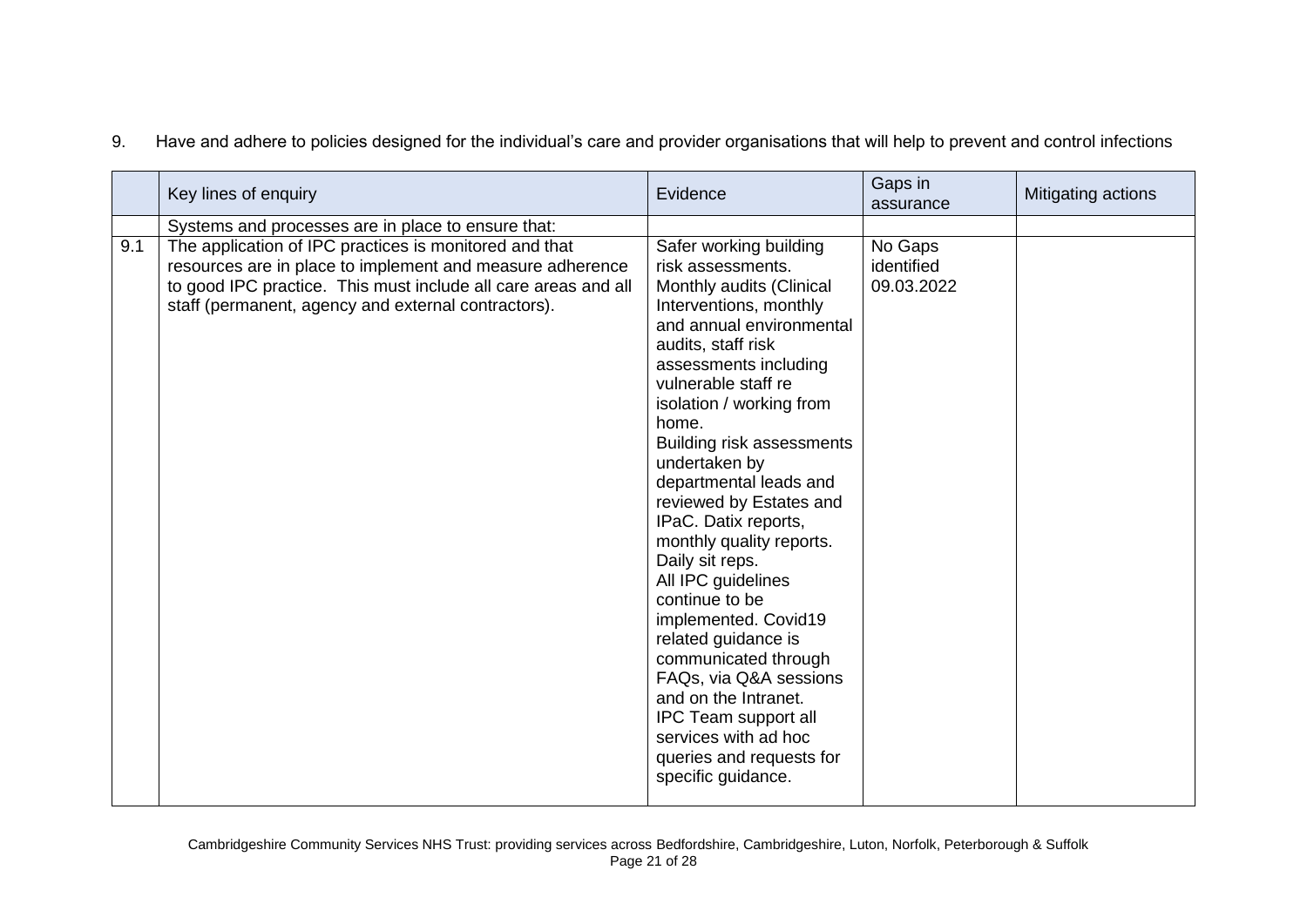| 9.2 | Staff are supported in adhering to all IPC policies, including<br>those for other alert organisms.                                                                           | staff risk assessments<br>including vulnerable staff<br>re isolation / working from<br>home.                                                                                                   | No Gaps<br>identified<br>09.03.2022 |  |
|-----|------------------------------------------------------------------------------------------------------------------------------------------------------------------------------|------------------------------------------------------------------------------------------------------------------------------------------------------------------------------------------------|-------------------------------------|--|
| 9.3 | Safe spaces for staff break areas / changing facilities are<br>provided.                                                                                                     | Safer working building<br>risk assessments.                                                                                                                                                    | No Gaps<br>identified<br>09.03.2022 |  |
| 9.4 | Robust policies and procedures are in place for the<br>identification of and management of outbreaks of infection.<br>This includes the documented recording of an outbreak. | Outbreak policy in place.<br>Monitoring of reported<br>positive LFT's, PCR test<br>in place with an additional<br>staff assessment if<br>positive or as a close<br>contact of a positive case. | No Gaps<br>identified<br>09.03.2022 |  |
| 9.5 | All clinical waste and linen/laundry related to confirmed or<br>suspected COVID-19 cases is handled, stored and managed<br>in accordance with current national guidance.     | Compliant – policy in<br>place to support<br>compliance.                                                                                                                                       | No Gaps<br>identified<br>09.03.2022 |  |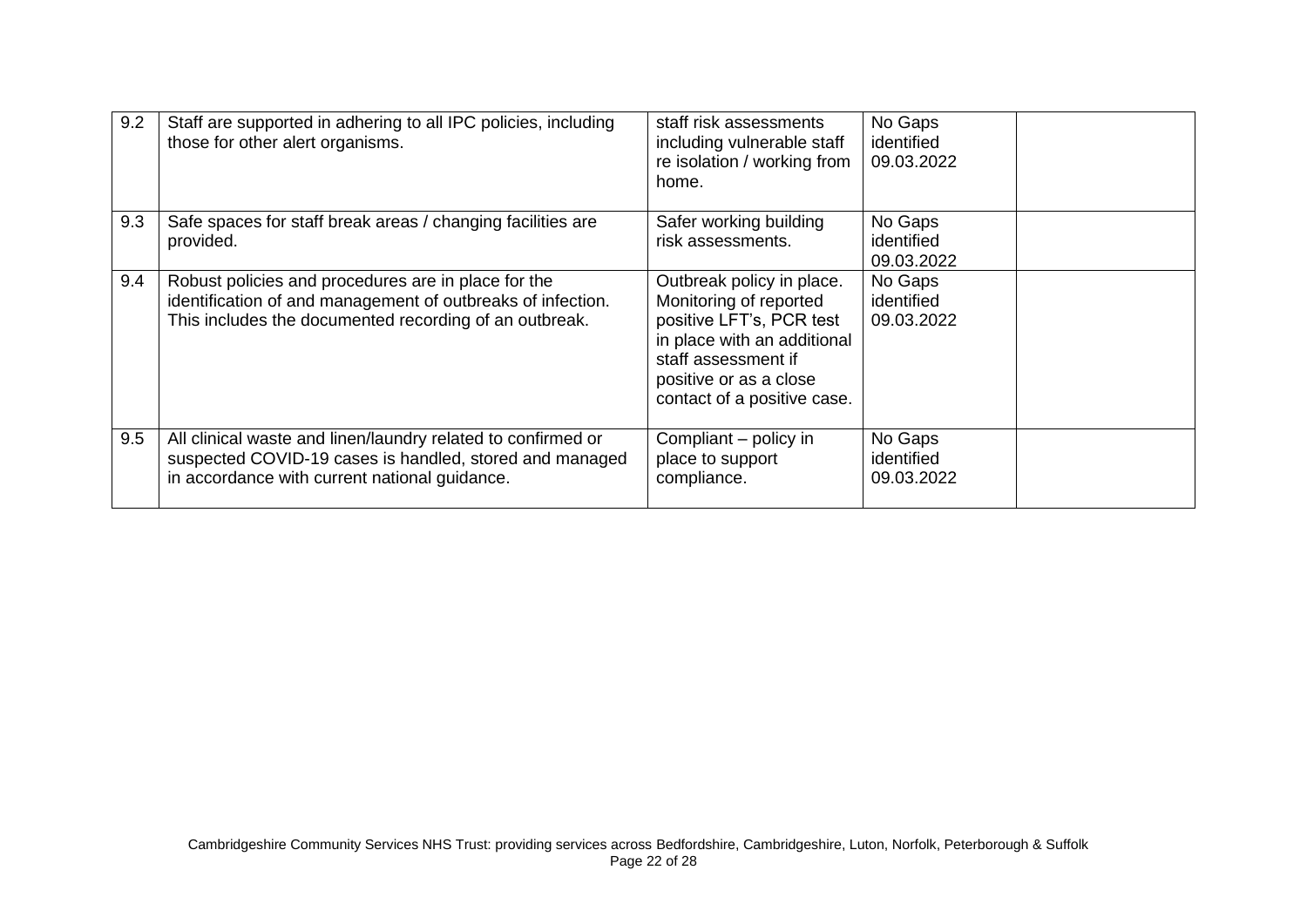|  | 10. Have a system in place to manage the occupational health needs and obligations of staff in relation to infection |  |  |  |
|--|----------------------------------------------------------------------------------------------------------------------|--|--|--|
|--|----------------------------------------------------------------------------------------------------------------------|--|--|--|

|      | Key lines of enquiry                                                                                                                                                                                                                      | Evidence                                                                                                                                                          | Gaps in<br>assurance                | Mitigating actions |
|------|-------------------------------------------------------------------------------------------------------------------------------------------------------------------------------------------------------------------------------------------|-------------------------------------------------------------------------------------------------------------------------------------------------------------------|-------------------------------------|--------------------|
|      | Systems and processes are in place to ensure that:                                                                                                                                                                                        |                                                                                                                                                                   |                                     |                    |
| 10.1 | Staff seek advice when required from their IPCT/occupational<br>health department/GP or employer as per their local policy.                                                                                                               | Staff have access to OH<br>services including Large<br><b>Scale Vaccination</b><br>centres, IPaC as<br>described within the<br>Trust's IPaC manual.               | No Gaps<br>identified<br>09.03.2022 |                    |
| 10.2 | Bank, agency, and locum staff follow the same deployment<br>advice as permanent staff.                                                                                                                                                    | Compliant as per HR<br>policies.                                                                                                                                  | No Gaps<br>identified<br>09.03.2022 |                    |
| 10.3 | Staff who are fully vaccinated against Covid19 and are a<br>close contact of a case of Covid19 are enabled to return to<br>work without the need to self-isolate (see Staff isolation:<br>approach following updated government guidance) | Guidelines revised in line<br>with national self-isolation<br>guidelines available via<br>the Trust's intranet and<br>communicated via the<br>Trust's comms team. | No Gaps<br>identified<br>09.03.2022 |                    |
| 10.4 | Staff understand and are adequately trained in safe systems<br>of working, including donning, and doffing of PPE.                                                                                                                         | Compliant - processes<br>and policies in place $-$<br>training also provided as<br>required                                                                       | No Gaps<br>identified<br>09.03.2022 |                    |
| 10.5 | A fit testing programme is in place for those who may need to<br>wear respiratory protection.                                                                                                                                             | Staff undertaking AGP's<br>are fit tested. Local<br>database currently held,<br>awaiting confirmation to<br>upload data into ESR.                                 | No Gaps<br>identified<br>09.03.2022 |                    |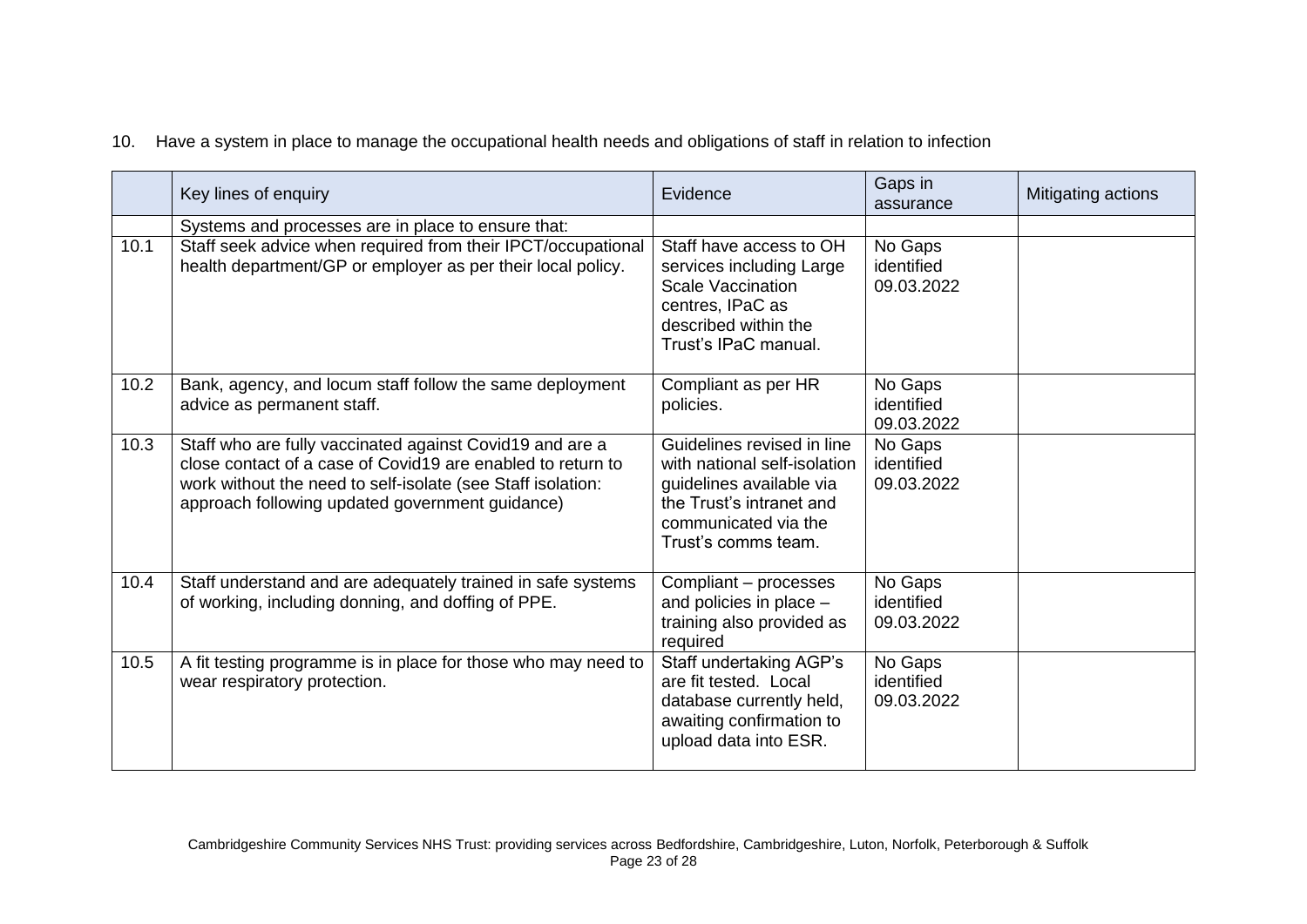| 10.6 | Where there has been a breach in infection control<br>procedures staff are reviewed by occupational health. Who<br>will:<br>lead on the implementation of systems to monitor for<br>illness and absence.<br>facilitate access of staff to antiviral treatment where<br>necessary and implement a vaccination programme for<br>the healthcare workforce<br>lead on the implementation of systems to monitor staff<br>illness, absence, and vaccination against seasonal<br>influenza and Covid19<br>encourage staff vaccine uptake.                                                                                                                                                                                                                                                                                                | IPaC wider team lead this<br>process rather than OH<br>as this is not included<br>within the OH contract.<br>OH, referrals in place for<br>staff to self-refer if<br>required. | No Gaps<br>identified<br>09.03.2022                                                                                                                                                                                                                                 |  |
|------|-----------------------------------------------------------------------------------------------------------------------------------------------------------------------------------------------------------------------------------------------------------------------------------------------------------------------------------------------------------------------------------------------------------------------------------------------------------------------------------------------------------------------------------------------------------------------------------------------------------------------------------------------------------------------------------------------------------------------------------------------------------------------------------------------------------------------------------|--------------------------------------------------------------------------------------------------------------------------------------------------------------------------------|---------------------------------------------------------------------------------------------------------------------------------------------------------------------------------------------------------------------------------------------------------------------|--|
| 10.7 | Staff who have had and recovered from or have received<br>vaccination for a specific respiratory pathogen continue to<br>follow the infection control precautions, including PPE, as<br>outlined in national guidance.                                                                                                                                                                                                                                                                                                                                                                                                                                                                                                                                                                                                            | Compliant - monitoring is<br>in place via staff<br>feedback, datix reporting                                                                                                   | No Gaps<br>identified<br>09.03.2022                                                                                                                                                                                                                                 |  |
| 10.8 | A risk assessment is carried for health and social care staff<br>including pregnant and specific ethnic minority groups who<br>may be at high risk of complications from respiratory<br>infections such as influenza and severe illness from Covid19:<br>A discussion is had with employees who are in the at-risk<br>groups, including those who are pregnant and specific<br>ethnic minority groups;<br>that advice is available to all health and social care staff,<br>including specific advice to those at risk from<br>complications<br>Bank, agency, and locum staff who fall into these<br>٠<br>categories should follow the same deployment advice as<br>permanent staff<br>A risk assessment is required for health and social care<br>$\blacksquare$<br>staff at high risk of complications, including pregnant staff | Risk assessments in<br>place for staff and their<br>line manager to complete<br>and record in their<br>personal file.                                                          | <b>Trust notified</b><br>staff of the new<br>OH provider for<br>all staff (with the<br>exception of<br>Luton<br>employees) on<br>08.03.22.<br>Heales Medical,<br>starting from<br>01.04.2022.<br>Policies should<br>be in place at the<br>start of the<br>contract. |  |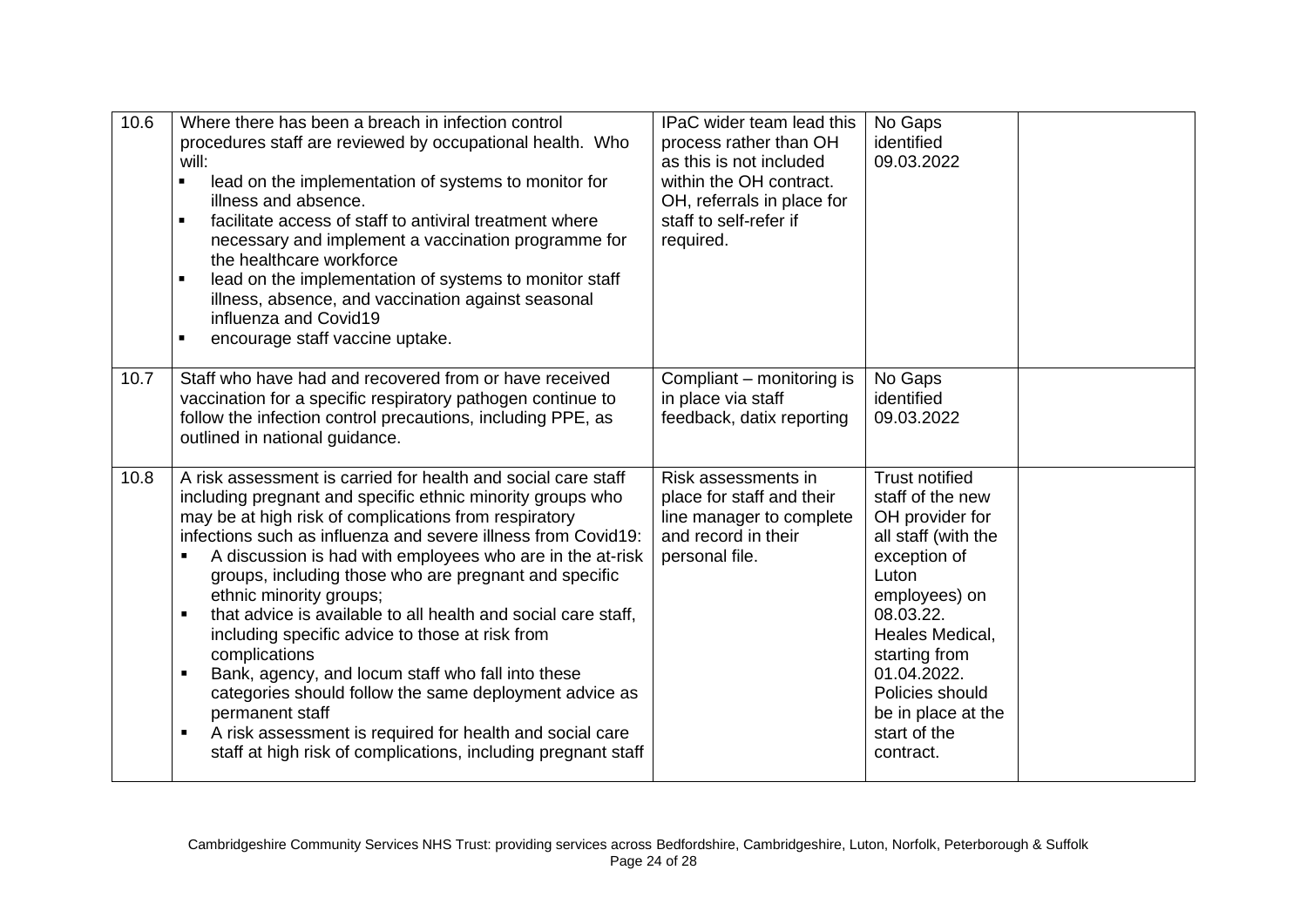| 10.9  | Vaccination and testing policies are in place as advised by<br>occupational health/public health.                                                                                          | Compliant<br>Within OH contract,<br>iCaSH SOP re sharp's<br>injuries / BBV's, Mass<br>vaccination plan including<br>seasonal influenza,<br>Covid19 vaccination<br>programme.                                                                                                                                                                                       | No Gaps<br>identified<br>09.03.2022                                                                                                                                                           |                                             |
|-------|--------------------------------------------------------------------------------------------------------------------------------------------------------------------------------------------|--------------------------------------------------------------------------------------------------------------------------------------------------------------------------------------------------------------------------------------------------------------------------------------------------------------------------------------------------------------------|-----------------------------------------------------------------------------------------------------------------------------------------------------------------------------------------------|---------------------------------------------|
| 10.10 | Staff required to wear FFP3 reusable respirators undergo<br>training that is compliant with HSE guidance, and a record of<br>this training is maintained and held centrally / ESR records. | Partial Compliant.<br>The Trust's ESR and<br>OLM operational lead has<br>confirmed that staff<br>required to wear FFP3<br>will be able to have their<br>competencies confirmed<br>for each type of FFP3<br>assessed on (both pass<br>and fail). Quality<br>Administrators are due to<br>be trained and authorised<br>to upload the data into<br>staff ESR records. | No Gaps<br>identified<br>09.03.2022                                                                                                                                                           |                                             |
| 10.11 | Staff who carry out fit test training are trained and competent<br>to do so.                                                                                                               | Original records for<br>training on spreadsheet.                                                                                                                                                                                                                                                                                                                   | Most Fit testing<br>staff was trained<br>inhouse via a<br>competent<br>Trainer (Head of<br>Infection<br>Prevention and<br>Control).<br>2 Dental nurses<br>and the Infection<br>Prevention and | Added to action plan<br>for IPaC committee. |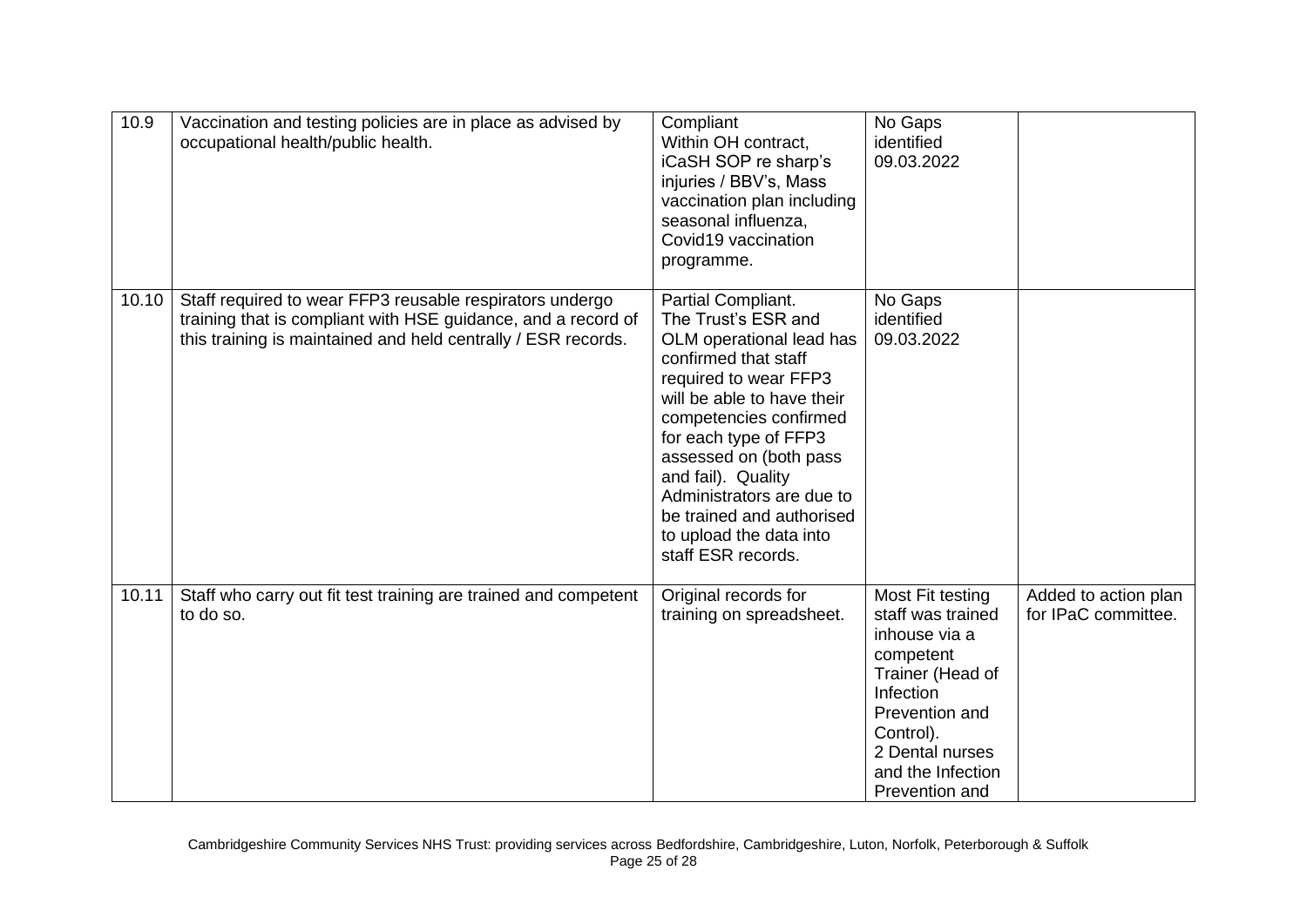| 10.12 | All staff required to wear an FFP3 respirator have been fit                                                                                                                                                                                                             | As per FFP3 register                              | <b>Control Clinical</b><br><b>Nurse Specialist</b><br>have been<br>trained more<br>recently within<br>the last 2 years<br>21.04.2022<br>No Gaps |                                             |
|-------|-------------------------------------------------------------------------------------------------------------------------------------------------------------------------------------------------------------------------------------------------------------------------|---------------------------------------------------|-------------------------------------------------------------------------------------------------------------------------------------------------|---------------------------------------------|
|       | tested for the model being used and this should be repeated<br>each time a different model is used.                                                                                                                                                                     |                                                   | identified<br>09.03.2022                                                                                                                        |                                             |
| 10.13 | All staff required to wear an FFP3 respirator should be fit<br>tested to use at least two different masks                                                                                                                                                               | Partial compliance                                | Some staff are<br>currently fitted to<br>one type due to<br>FFP3's received<br>centrally.                                                       | Added to action plan<br>for IPaC committee. |
| 10.14 | A record of the fit test and result is given to and kept by the<br>trainee and centrally within the organisation.                                                                                                                                                       | Compliant - records are<br>kept                   | No Gaps<br>identified<br>09.03.2022                                                                                                             |                                             |
| 10.15 | Those who fail a fit test, there is a record given to and held<br>by employee and centrally within the organisation of repeated<br>testing on alternative respirators and hoods.                                                                                        | Compliant<br>Information to be stored<br>via ESR. | No Gaps<br>identified<br>09.03.2022                                                                                                             |                                             |
| 10.16 | That where fit testing fails, suitable alternative equipment is<br>provided. Reusable respirators can be used by individuals if<br>they comply with HSE recommendations and should be<br>decontaminated and maintained according to the<br>manufacturer's instructions. | Compliant-advice<br>provided as needed            | No Gaps<br>identified<br>09.03.2022                                                                                                             |                                             |
| 10.17 | Members of staff who fail to be adequately fit tested a<br>discussion should be had, regarding re deployment<br>opportunities and options commensurate with the staff                                                                                                   | Compliant - process in<br>place as needed         | No Gaps<br>identified<br>09.03.2022                                                                                                             |                                             |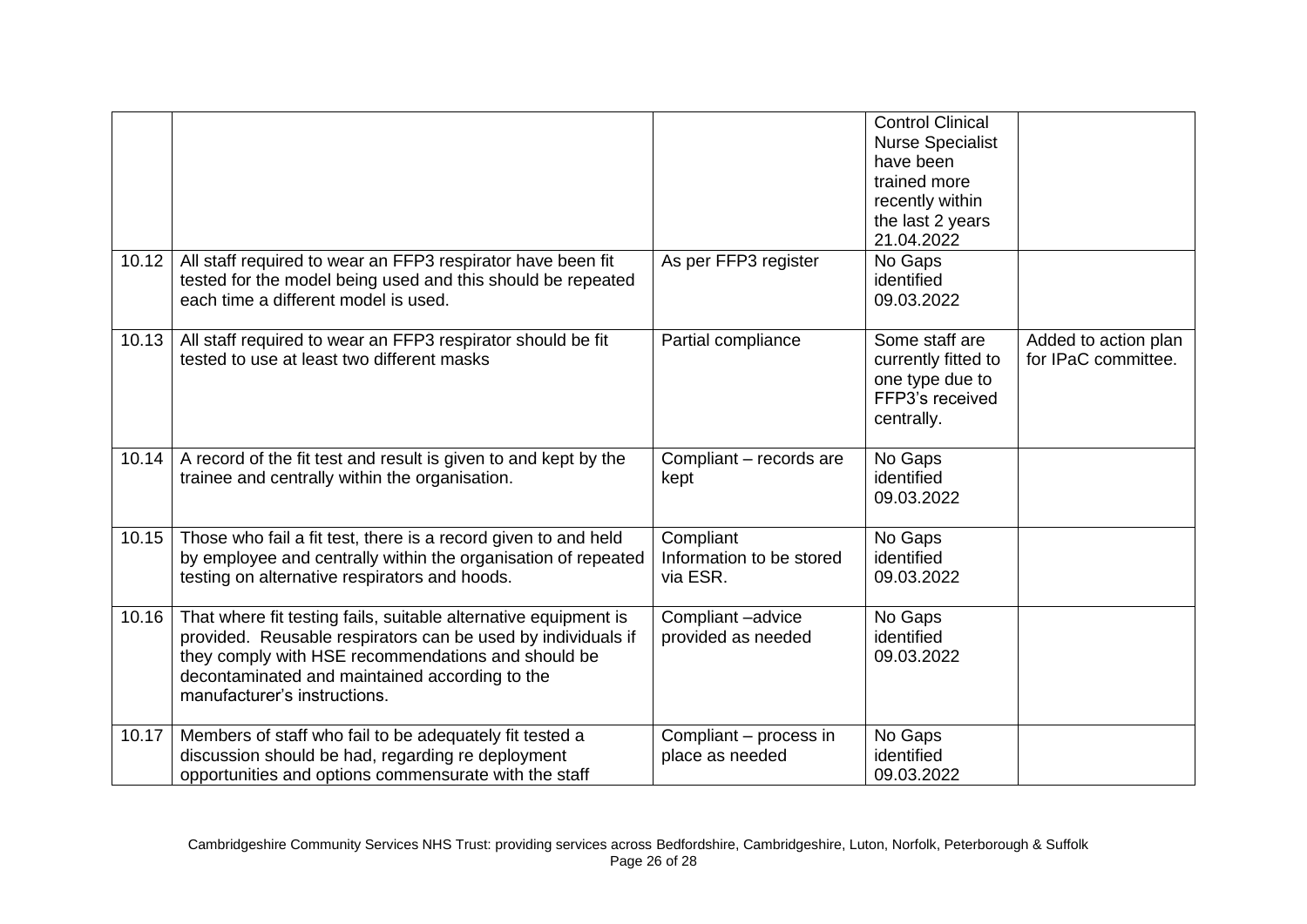|       | members skills and experience and in line with nationally<br>agreed algorithm.                                                                                                                                                                                                           |                                                                                                                                                                                                                                                                             |                                     |  |
|-------|------------------------------------------------------------------------------------------------------------------------------------------------------------------------------------------------------------------------------------------------------------------------------------------|-----------------------------------------------------------------------------------------------------------------------------------------------------------------------------------------------------------------------------------------------------------------------------|-------------------------------------|--|
| 10.18 | A documented record of this discussion should be available<br>for the staff member and held centrally within the<br>organisation, as part of employment record including<br>Occupational Health.                                                                                         | Information held with line<br>manager and HR.                                                                                                                                                                                                                               | No Gaps<br>identified<br>09.03.2022 |  |
| 10.19 | Boards have a system in place that demonstrates how,<br>regarding fit testing, the organisation maintains staff safety<br>and provides safe care across all care settings. This system<br>should include a centrally held record of results which is<br>regularly reviewed by the Board. | Partial compliant.<br>Compliance with agreed<br>IPaC AGP procedures for<br>services. Data to be<br>included within IPaC<br>reports once updated to<br>ESR.<br>Completed building risk<br>assessments reviewed by<br><b>IPaC and Estates and</b><br>discussed weekly at IMT. | No Gaps<br>identified<br>09.03.2022 |  |
| 10.20 | Consistency in staff allocation should be maintained,<br>reducing movement of staff and the crossover of care<br>pathways between planned/elective care pathways and<br>urgent / emergency care pathways as per national guidance.                                                       | Predominately acute<br>Trust focused, though<br>transferable to some<br>community teams e.g.,<br>Dynamic Health,<br><b>Children's Continuing</b><br>Care.                                                                                                                   | No Gaps<br>identified<br>09.03.2022 |  |
| 10.21 | Health and care settings are Covid19 secure workplaces as<br>far as practical, that is, that any workplace risk(s) are<br>mitigated maximally for everyone.                                                                                                                              | As per building risk<br>assessments completed<br>by departmental staff and<br>assessed centrally.                                                                                                                                                                           | No Gaps<br>identified<br>09.03.2022 |  |
| 10.22 | Staff absence and well-being are monitored and staff who<br>are self-isolating are supported and able to access testing.                                                                                                                                                                 | Compliant - support<br>process in place through                                                                                                                                                                                                                             | No Gaps<br>identified               |  |